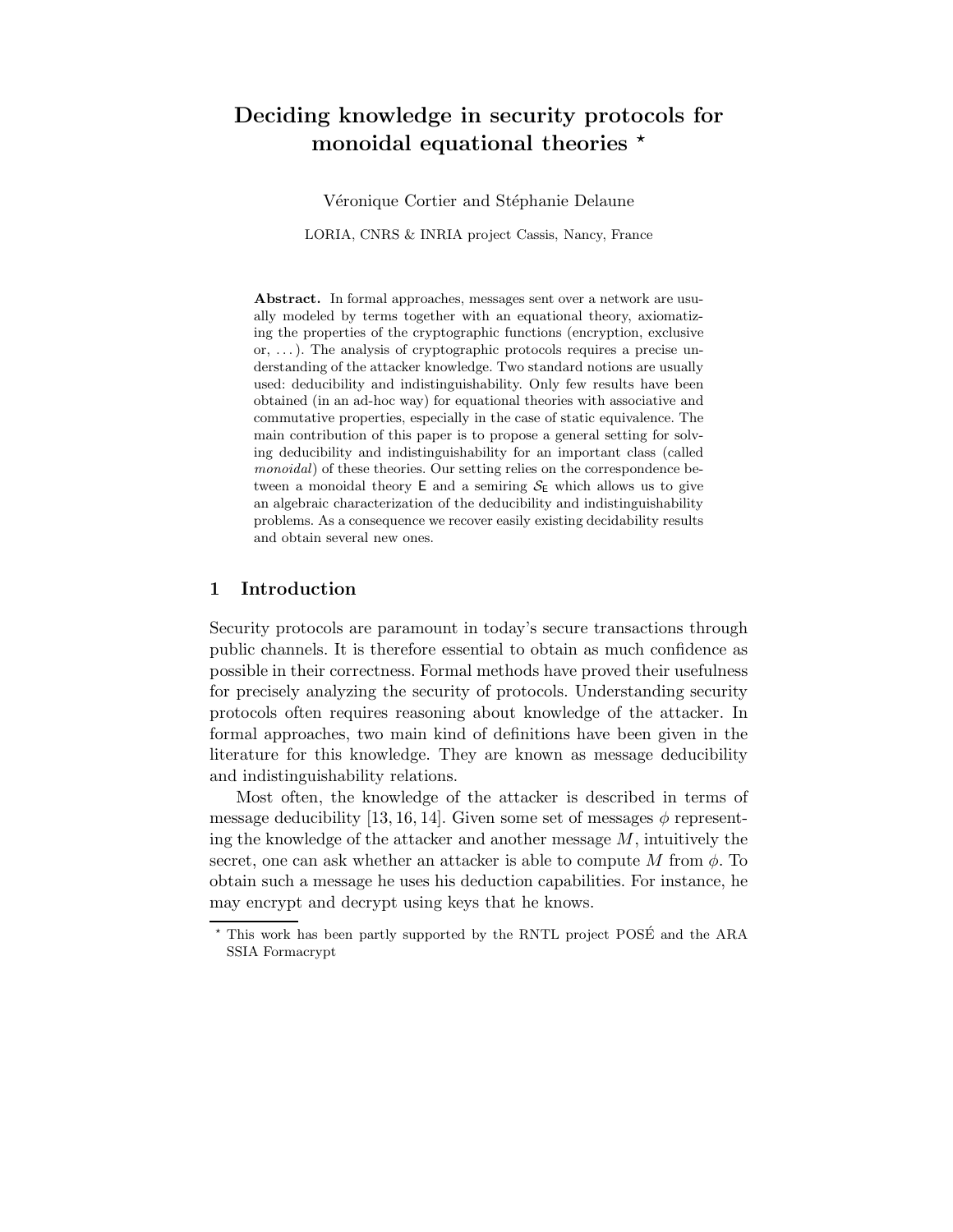#### 2 Véronique Cortier and Stéphanie Delaune

This concept of deducibility does not always suffice for expressing the knowledge of an attacker. For example, if we consider a protocol that transmits an encrypted Boolean value (e.g. the value of a vote), we may ask whether an attacker can learn this value by eavesdropping the protocol. Of course, it seems to be completely unrealistic to say that the Boolean true and false are not deducible. We need to express the fact that the two transcripts of the protocol, one running with the Boolean value true and the other one with false are indistinguishable.

In both cases, deduction and indistinguishability apply to observations on messages at a particular point in time. They do not take into account the dynamic behavior of the protocol. For this reason the indistinguishability relation is called *static equivalence*. Nevertheless those relations are quite useful to reason about the dynamic behavior of a protocol. For instance, the deducibility relation is often used as a subroutine of many decision procedures [17, 7, 8]. In the applied-pi calculus framework [2], it has been shown that observational equivalence (relation which takes into account the dynamic behavior) coincides with labeled bisimulation which corresponds to checking static equivalences and some standard bisimulation conditions.

Both of these relations rely on an underlying equational theory axiomatizing the properties of the cryptographic functions (encryption, exclusive or,  $\dots$ ). Many decision procedures have been provided to decide these relations under a variety of equational theories. For instance algorithms for deduction are provided for exclusive or [8], homomorphic operators [9] and subterm theories [1]. These theories allow basic equations for functions such as encryption, decryption and digital signature. There are also results for static equivalence. For instance, a general decidability result for the class of subterm convergent equational theories is given in [1]. This class contains classical cryptographic primitives like encryption, signatures and hashes. Also in [1] some abstract conditions on the underlying equational theory are proposed to ensure decidability of deduction and static equivalence. Note that the use of this result requires checking some assumptions, which might be difficult to prove. Regarding theories with associative and commutative properties (AC), they only obtain decidability for pure AC and exclusive or. A weakness of most of these approaches is their lack of generality since each new theory requires a new proof. Homomorphic properties occur in many protocols, alone or in combination with other operators, and cannot be dealt with by a simple adaptation of the techniques that have been developed so far.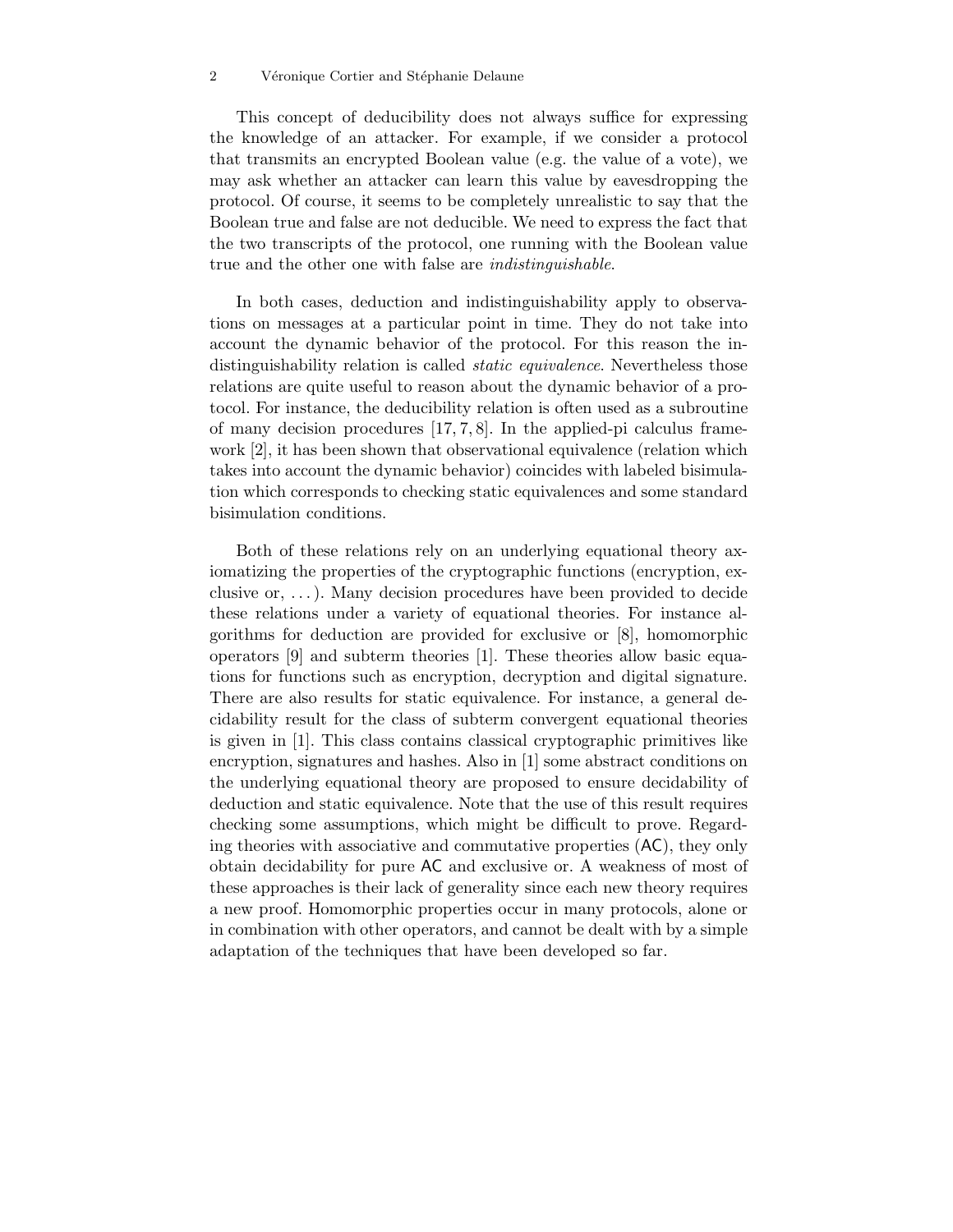In this paper, we consider the axioms of Associativity-Commutativity (AC), Unit element (U), Nilpotency (N), Idempotency (I), homomorphism (h), and more especially the combinations of these axioms that constitute monoidal theories. We propose a general approach to handle *monoidal* theories that covers several cases already studied, and furthermore includes some new decidability and complexity results on homomorphic operators. Monoidal theories have been extensively studied by F. Baader and W. Nutt [15, 4, 5] who have provided a complete survey of unification in these theories. More recently, these theories have been studied in the context of security protocols. S. Delaune et al. have shown that deduction is decidable for a subclass of monoidal equational theories, also considering active attacks [10]. However, they do not address static equivalence.

Studying monoidal theories might seem very restricted since they do not contain the equational theories for classical operators like encryption or signatures. However, it has been shown in [3] that equational theories can easily be combined for both deduction and static equivalence, provided the signatures are disjoint. That is why it is sufficient to focus on the important case of monoidal theories. As a consequence of our general approach, we recover many existing results and we obtain several new ones (10 new decidability or complexity results) for static equivalence or deduction.

Outline of the paper. In Section 2 we recall some basic notation and the central notion of monoidal theory. Then, in Section 3, we define the two notions of knowledge we are interested in. In Section 4 we show how to represent terms and substitutions by means of vectors and matrices over semirings. Then Sections 5 and 6 are devoted to the study of deduction and static equivalence respectively. In Section 7, we sum up our results and provide new results obtained as a consequence of our main theorems.

## 2 Preliminaries

#### 2.1 Terms

A *signature*  $\Sigma$  consists of a finite set of function symbols, each with an arity. A function symbol with arity 0 is a constant symbol. We assume given a signature  $\Sigma$ , an infinite set of names  $\mathcal N$ , and an infinite set of variables X. Let M be a set of names and variables, we denote by  $\mathcal{T}(\Sigma, \mathcal{M})$ the set of terms over  $\Sigma \cup \mathcal{M}$ .  $\mathcal{T}(\Sigma, \mathcal{N})$  is called the set of ground terms while  $\mathcal{T}(\Sigma, \mathcal{N} \cup \mathcal{X})$  is simply called the set of terms. We write  $fn(M)$ (resp.  $f(v(M))$ ) for the set of names (resp. variables) that occur in the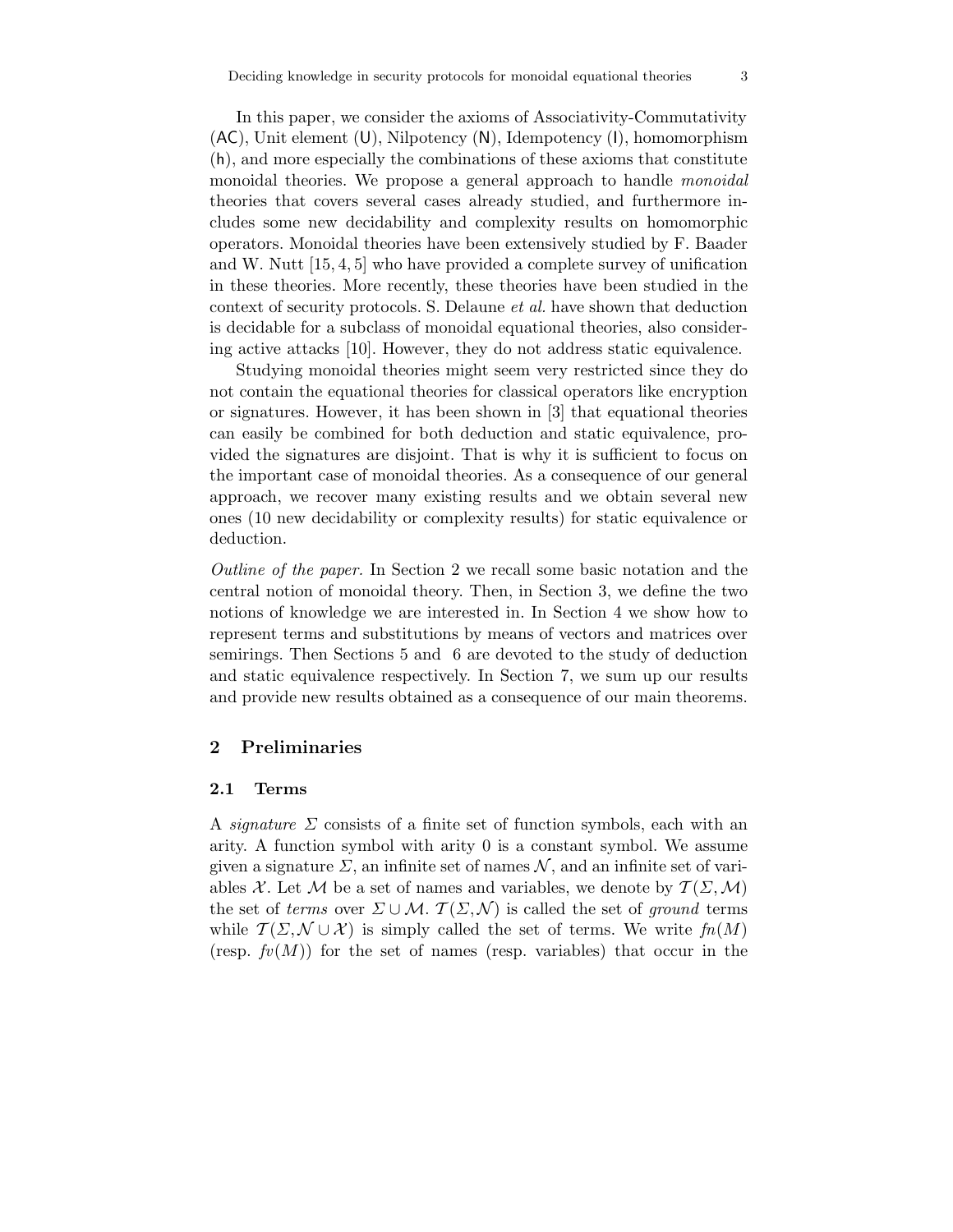term M. A *substitution*  $\sigma$  is a mapping from a finite subset of X called its domain and written  $dom(\sigma)$  to  $\mathcal{T}(\Sigma, \mathcal{N} \cup \mathcal{X})$ . Substitutions are extended to endomorphisms of  $\mathcal{T}(\Sigma,\mathcal{X})$  as usual. We use a postfix notation for their application. Given two terms u and v, the replacement of u by  $v$ , denoted by  $[u \mapsto v]$ , maps every term t to the term  $t[u \mapsto v]$  which is obtained by replacing all occurrences of  $u$  in  $t$  by  $v$ .

#### 2.2 Monoidal theories

Equational theories are very useful for modeling the algebraic properties of the cryptographic primitives. Given a signature  $\Sigma$ , an equational theory  $E$  is a set of equations *(i.e.* a set of unordered pairs of terms in  $\mathcal{T}(\Sigma, \mathcal{X})$ . Given two terms M and N such that  $M, N \in \mathcal{T}(\Sigma, \mathcal{N} \cup \mathcal{X})$ , we write  $M = K$  if the equation  $M = N$  is a consequence of E. In this paper, we are particularly interested in the class of monoidal theories introduced by W. Nutt [15]. It captures many theories with AC properties, which are known to be difficult to deal with.

**Definition 1** (monoidal theory). A theory E over  $\Sigma$  is called monoidal if it satisfies the following properties:

- 1. The signature  $\Sigma$  contains a binary function symbol + and a constant symbol 0, and all other function symbols in  $\Sigma$  are unary.
- 2. The symbol  $+$  is associative-commutative with unit 0, i.e. the equations  $x + (y + z) = (x + y) + z$ ,  $x + y = y + x$  and  $x + 0 = x$  are in E.
- 3. Every unary function symbol  $h \in \Sigma$  is an endomorphism for  $+$  and 0, *i.e.*  $h(x + y) = h(x) + h(y)$  and  $h(0) = 0$ .

Example 1. Suppose  $+$  is a binary function symbol and 0 is nullary. Moreover assume that the others symbols, i.e –, h, are unary symbols. The equational theories below are monoidal.

- The theory ACU over  $\Sigma = \{+,0\}$  which consists of the axioms of associativity and commutativity with unit 0.
- The theories ACUI and ACUN (exclusive or) over  $\Sigma = \{+,0\}$  which consist of the axioms (AC) and (U) with in addition Idempotency (I)  $x + x = x$ , or Nilpotency (N)  $x + x = 0$ .
- The theory AG (*Abelian groups*) over  $\Sigma = \{+, -, 0\}$  which is generated by the axioms  $(AC)$ ,  $(U)$  and  $x + -(x) = 0$  (lnv). Indeed, the equations  $-(x + y) = -(x) + -(y)$  and  $-0 = 0$  are consequences of the others.
- The theories ACUh, ACUIh, ACUNh over  $\Sigma = \{+, \mathsf{h}, \mathsf{0}\}\$  and AGh over  $\Sigma = \{+, -, h, 0\}$ : these theories correspond to the ones described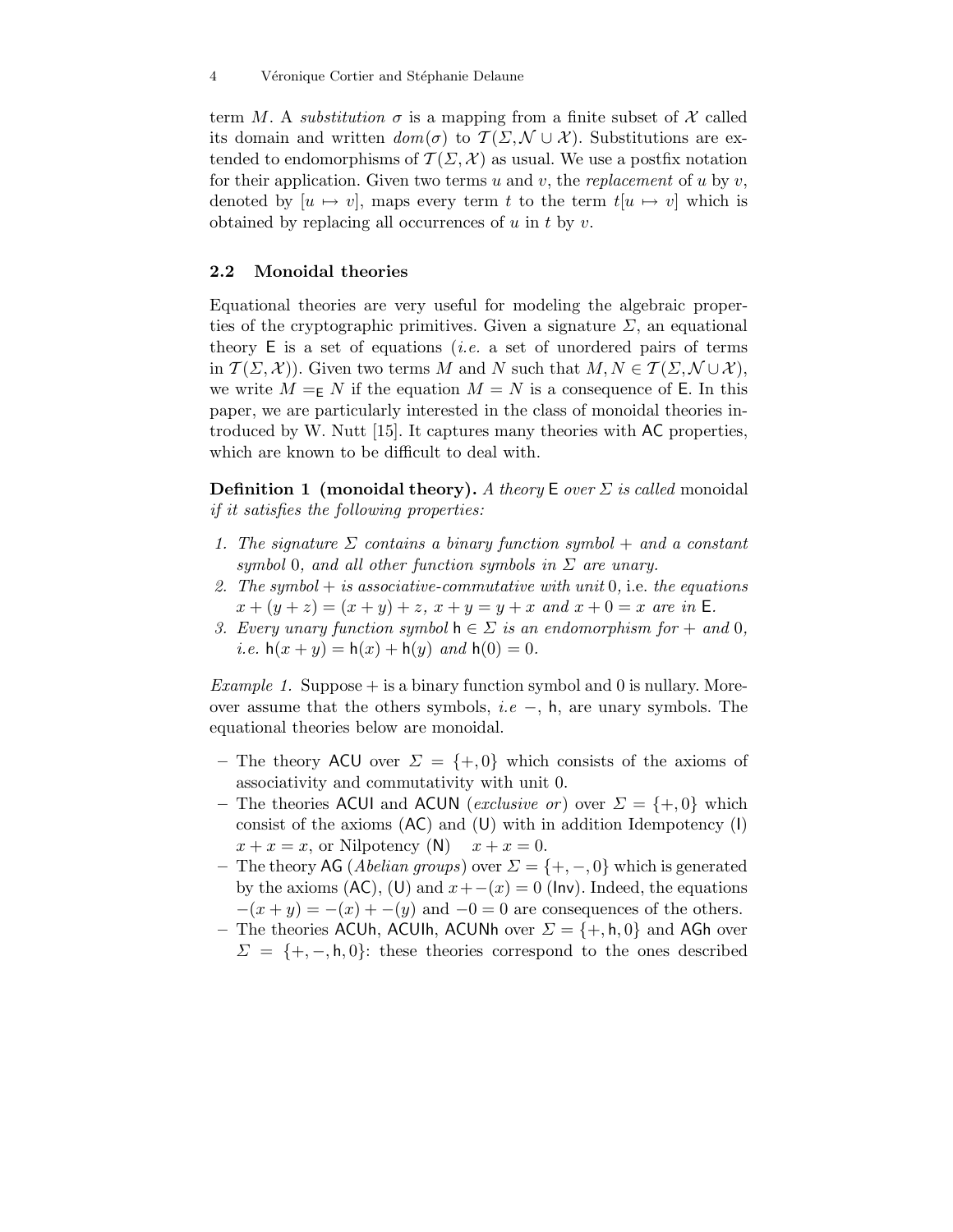above extended by the homomorphism laws (h) for the symbol h, *i.e.*  $h(x + y) = h(x) + h(y)$  and  $h(0) = 0$  (if it is not a consequence of the others equations).

Note that there are two homomorphisms in the theory AGh, namely − and h. These two homomorphisms commute:  $h(-x) = -h(x)$  is a consequence of the others. Other examples of monoidal theories can be found in  $|15|$ .

## 3 Deduction and static equivalence

We now describe our two notions of knowledge for an intruder.

#### 3.1 Assembling terms into frames

At a particular point in time, while engaging in one or more sessions of one or more protocols, an attacker may know a sequence of messages  $M_1, \ldots, M_\ell$ . This means that he knows each message but he also knows in which order he obtained the messages. So it is not enough for us to say that the attacker knows the set of terms  $\{M_1,\ldots,M_\ell\}$  since the information about the order is lost. Furthermore, we should distinguish those names that the attacker knows from those that were freshly generated by others and which are a priori secret from the attacker; both kinds of names may appear in the terms. In the applied pi calculus [2], such a sequence of messages is organized into a frame  $\phi = \nu \tilde{n} \sigma$ , where  $\tilde{n}$ is a finite set of *restricted* names (intuitively the fresh ones), and  $\sigma$  is a substitution of the form:

$$
\{^{M_1}/_{x_1},\ldots,^{M_\ell}/_{x_\ell}\}\quad\text{with}\quad\text{dom}(\sigma)=\{x_1,\ldots,x_\ell\}.
$$

The variables enable us to refer to each  $M_i$  and we always assume that the terms  $M_i$  are ground. The names  $\tilde{n}$  are bound to  $\phi$  and can be renamed. Moreover names that do not appear in  $\phi$  can be added or removed from  $\tilde{n}$ . In particular, we can always assume that two frames share the same set of restricted names.

## 3.2 Deduction

Given a frame  $\phi$  that represents the information available to an attacker, we may ask whether a given ground term M may be deduced from  $\phi$ .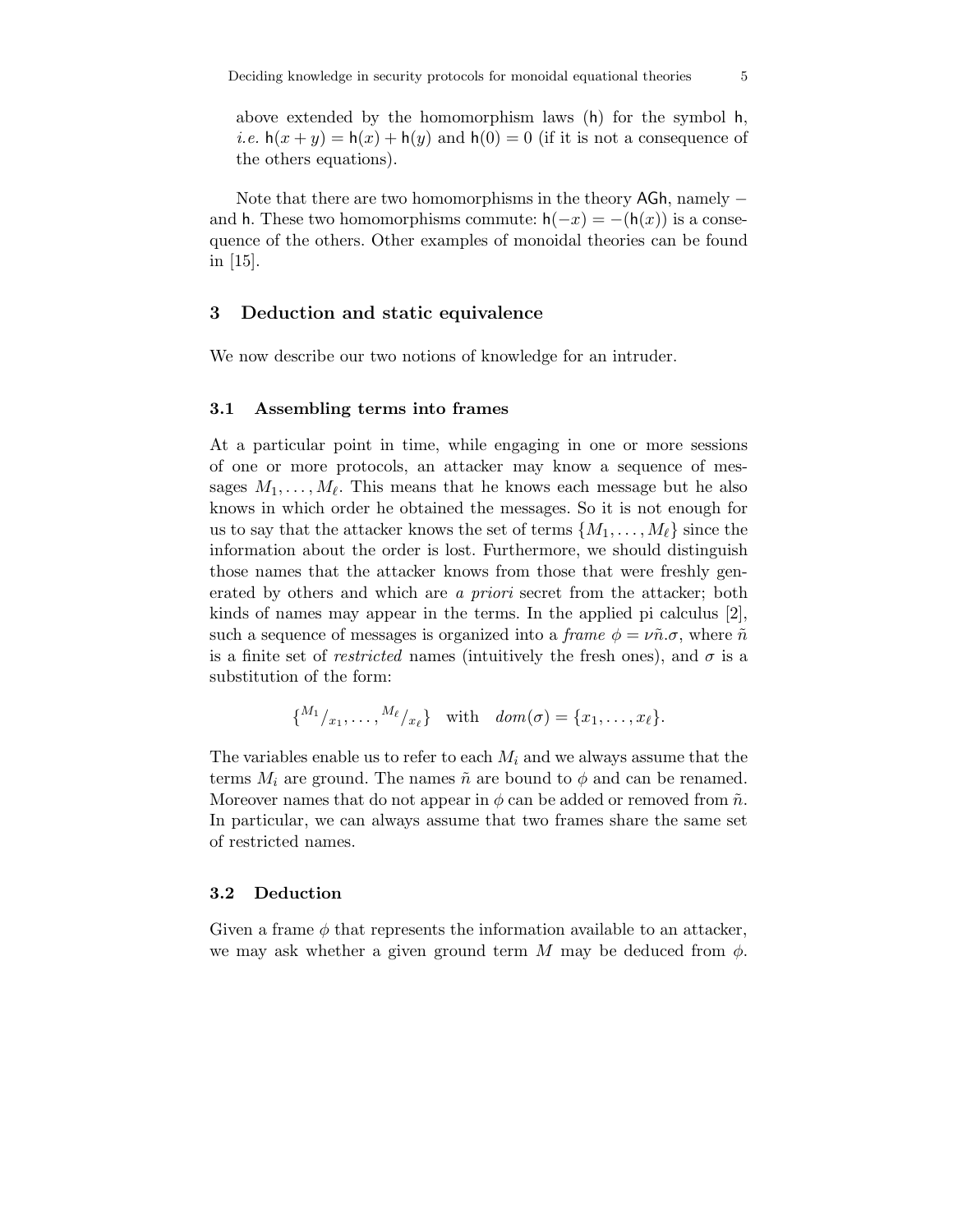Given a theory E over  $\Sigma$ , this relation is written  $\phi \vdash_{\mathsf{E}} M$  and is axiomatized by the rules:

$$
\overline{\nu \tilde{n}.\sigma \vdash_{\mathsf{E}} M} \quad \text{if } \exists x \in dom(\sigma) \text{ s.t. } x\sigma = M \qquad \qquad \overline{\nu \tilde{n}.\sigma \vdash_{\mathsf{E}} s} \quad s \in \mathcal{N} \setminus \tilde{n}
$$
\n
$$
\frac{\phi \vdash_{\mathsf{E}} M_1 \quad \dots \quad \phi \vdash_{\mathsf{E}} M_\ell}{\phi \vdash_{\mathsf{E}} f(M_1, \dots, M_\ell)} \quad f \in \Sigma \qquad \qquad \frac{\phi \vdash_{\mathsf{E}} M}{\phi \vdash_{\mathsf{E}} M'} \quad M =_{\mathsf{E}} M'
$$

Intuitively, the deducible messages are the messages of  $\phi$  and the names that are not protected in  $\phi$ , closed by equality in E and closed by application of function symbols. Since the deducible messages depend on the underlying equational theory, we write ⊢<sub>E</sub> and simply  $\vdash$  when E is clear from the context. When  $\nu\tilde{n}.\sigma \vdash_{\mathsf{E}} M$ , any occurrence of names from  $\tilde{n}$  in M is bound by  $\nu\tilde{n}$ . So  $\nu\tilde{n}.\sigma \vdash_{\mathsf{E}} M$  could be formally written  $\nu\tilde{n}.(\sigma \vdash_{\mathsf{E}} M)$ . It is easy to prove by induction the following characterization of deduction.

**Lemma 1** (characterization of deduction). Let  $M$  be a ground term and  $\nu\tilde{n}.\sigma$  be a frame. Then  $\nu\tilde{n}.\sigma \vdash_{\mathsf{E}} M$  iff there exists  $\zeta \in \mathcal{T}(\Sigma,\mathcal{N} \cup \mathcal{X})$ such that  $fn(\zeta) \cap \tilde{n} = \emptyset$  and  $\zeta \sigma =_{\mathsf{E}} M$ . Such a term  $\zeta$  is a recipe of the term M.

*Example 2.* Consider  $\Sigma = \{+,0\}$  and the equational theory ACUN given in Example 1. Let  $\phi = \nu n_1, n_2, n_3. \{n_1+n_2+n_3/_{x_1}, n_1+n_2/_{x_2}, n_2+n_3/_{x_3}\}.$  We have that  $\phi \vdash n_2 + n_4$ . Indeed the term  $x_1 + x_2 + x_3 + n_4$  is a recipe of the term  $n_2 + n_4$ .

Deduction problem for the equational theory E built over  $\Sigma$ . *Entries:* A frame  $\phi$  and a term M (both built over  $\Sigma$ )

Question:  $\phi \vdash_{\mathsf{F}} M$ ?

### 3.3 Static equivalence

Deduction does not always suffice for expressing the knowledge of an attacker. Sometimes, the attacker can deduce exactly the same set of terms from two different frames but he could still be able to tell the difference between these two frames. Static equivalence is particularly important when defining for example the confidentiality of a vote or anonymity-like properties.

**Definition 2** (static equivalence). Let  $\phi$  be a frame and M,N be two terms. We say that M and N are equal in  $\phi$  under the theory E, and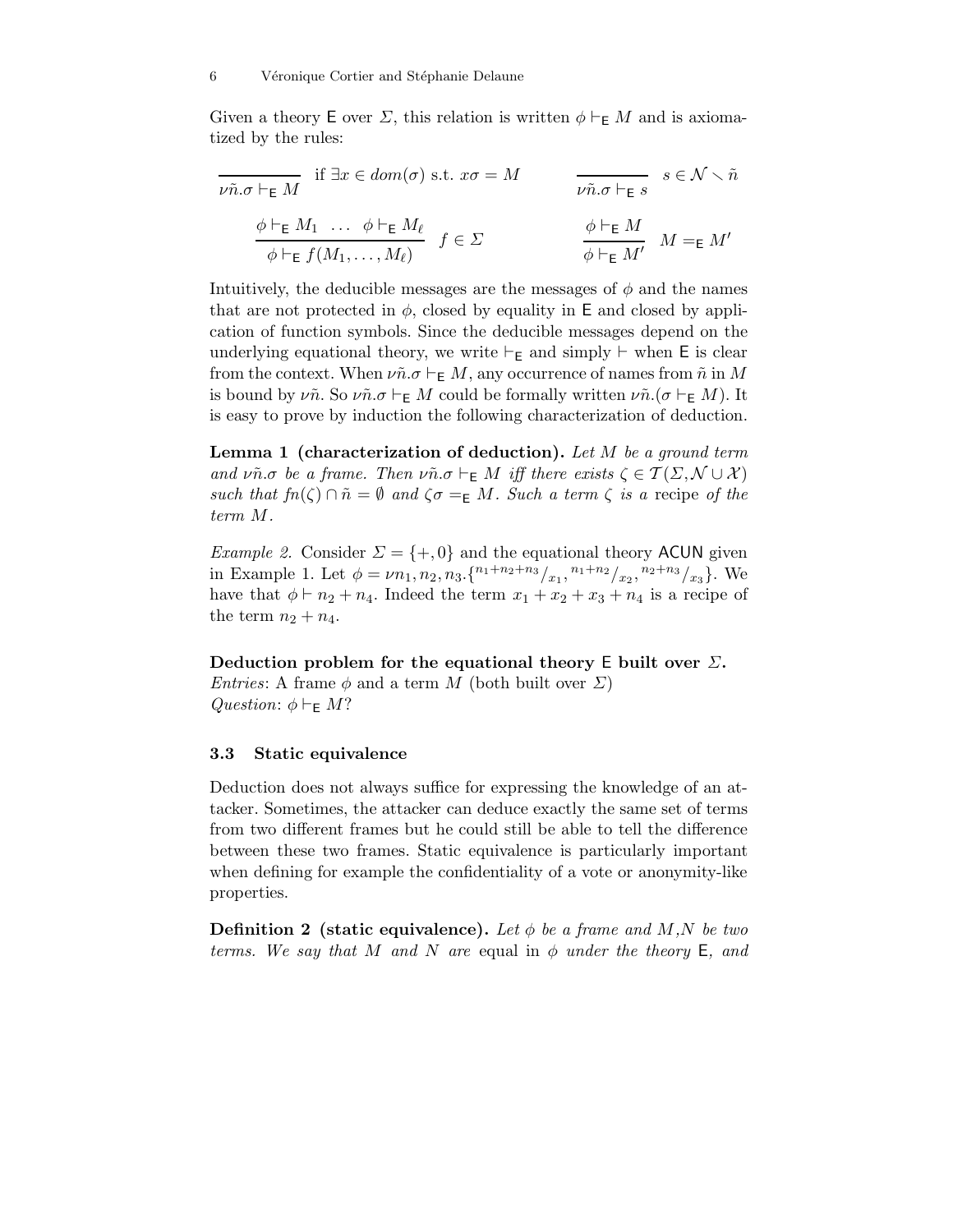write  $(M =_{\mathsf{E}} N) \phi$ , if there exists  $\tilde{n}$  such that  $(fn(M) \cup fn(N)) \cap \tilde{n} = \emptyset$ ,  $\phi = \nu \tilde{n} \sigma$  and  $M\sigma =_{\mathsf{E}} N\sigma$ . We say that two frames  $\phi_1 = \nu \tilde{n} \sigma_1$  and  $\phi_2 = \nu \tilde{n} \sigma_2$  are statically equivalent w.r.t. E, and write  $\phi_1 \approx_{\mathsf{E}} \phi_2$  when  $dom(\phi_1) = dom(\phi_2)$ , and

$$
\forall M, N \in \mathcal{T}(\Sigma, \mathcal{N} \cup \mathcal{X}) \text{ we have that } (M =_{\mathsf{E}} N)\phi_1 \Leftrightarrow (M =_{\mathsf{E}} N)\phi_2.
$$

Example 3. Consider the equational theory ACU given in Example 1 and let  $\phi = \nu n_1, n_2, n_3. \{ \frac{3n_1 + 2n_2 + 3n_3}{x_1}, \frac{n_2 + 3n_3}{x_2}, \frac{3n_2 + n_3}{x_3}, \frac{3n_1 + n_2 + 4n_3}{x_4} \}$ where the notation kn with  $k \in \mathbb{N}$  denotes  $n + \cdots + n$  (k times). Let  $M = 2x_1 + x_2$  and  $N = x_3 + 2x_4$ . We have that  $(M =_{\mathsf{E}} N)\phi$ .

#### Static equivalence problem for the theory E built over  $\Sigma$ .

*Entries*: Two frames  $\phi_1$  and  $\phi_2$  (both built over  $\Sigma$ ) Question:  $\phi_1 \approx_E \phi_2$ ?

In what follows, we consider decidability and complexity issues for deduction and static equivalence for monoidal theories.

## 4 Monoidal theories

It has been shown that the deduction problem for ACU amounts to solving linear equations over the semiring  $N$  whereas for AGh this problem amounts to solving linear equations over the ring  $\mathbb{Z}[h]$ , the ring of polynomials in one indeterminate with coefficients over  $\mathbb{Z}$  [9]. Some results of this kind also exist in the case of static equivalence. For instance, static equivalence has been shown decidable for the equational theories ACUN and AC [1]. By using an algebraic characterization of the problem, we will generalize these results by associating to every monoidal theory  $E$ a semiring  $S_{\text{E}}$ , that will be used to solve the deduction and the static equivalence problems in E.

## 4.1 Monoidal theories define semirings

Monoidal theories have an algebraic structure close to rings except that elements might not have an inverse. Such a structure is called semiring.

**Definition 3 (semiring).** A semiring is a set S (called the universe of the semiring) with distinct elements 0 and 1 that is equipped with two binary operations + and · such that  $(S, +, 0)$  is a commutative monoid,  $(S, \cdot, 1)$  is a monoid, and the following identities hold for all  $\alpha, \beta, \gamma \in S$ :

$$
- (\alpha + \beta) \cdot \gamma = \alpha \cdot \gamma + \beta \cdot \gamma
$$
 (right distributivity)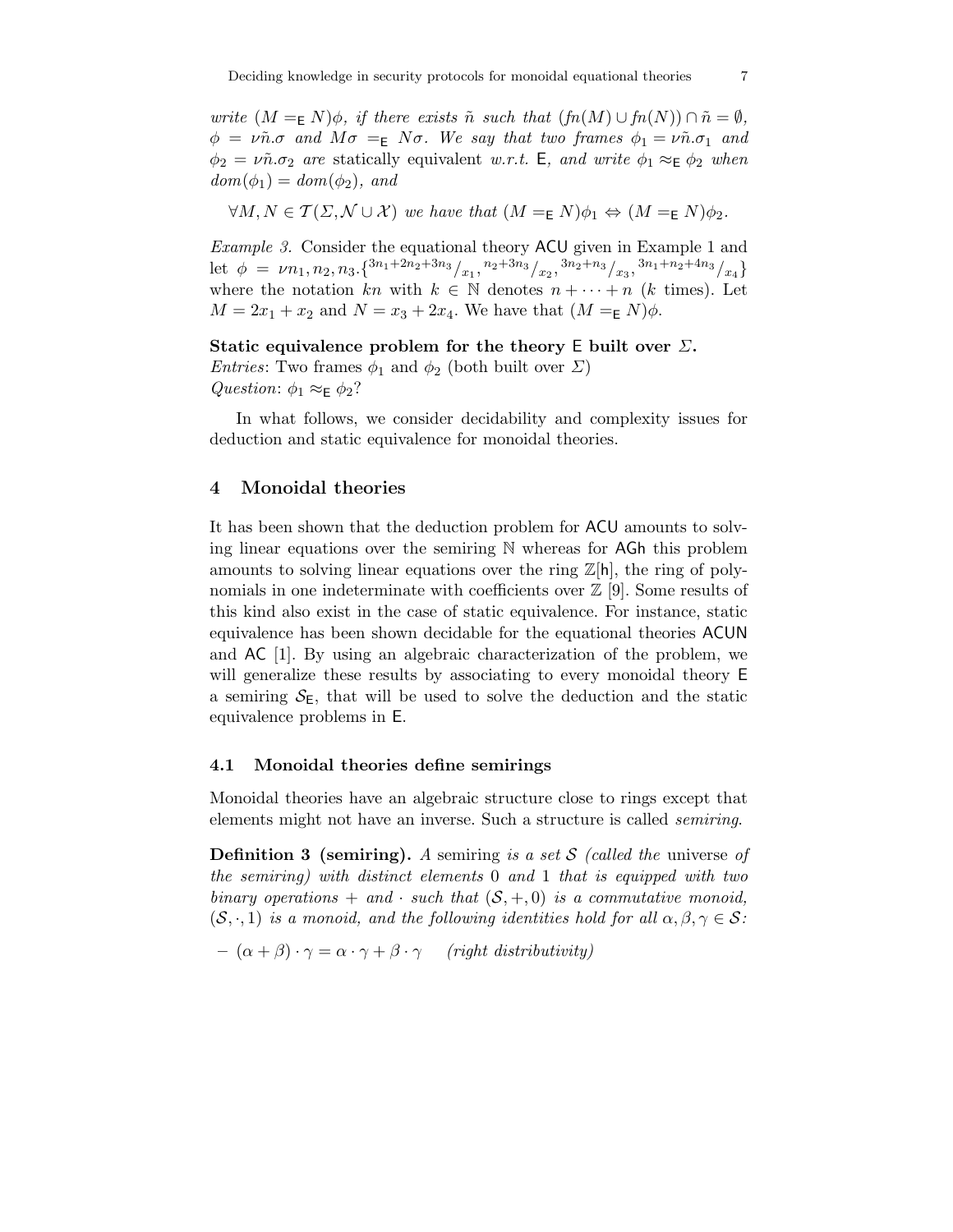8 Véronique Cortier and Stéphanie Delaune

$$
- \alpha \cdot (\beta + \gamma) = \alpha \cdot \beta + \alpha \cdot \gamma \quad (left distributivity)- 0 \cdot \alpha = \alpha \cdot 0 = 0 \quad (zero laws).
$$

We call the binary operations  $+$  and  $\cdot$  respectively the *addition* and the multiplication of the semiring. The elements 0 and 1 are called respectively zero and unit. In the sequel we will often omit the  $\cdot$  sign and write  $\alpha\beta$  instead of  $\alpha \cdot \beta$ . A semiring is *commutative* if its multiplication is commutative. Semirings are different from rings in that they need not be groups with respect to addition. Every ring is a semiring. In a ring, we will denote by  $-\alpha$  the additive inverse of  $\alpha$ , and we write  $\alpha - \beta$  as an abbreviation of  $\alpha + (-\beta)$ .

It has been shown in [15] that for any monoidal theory E there exists a corresponding semiring  $S_{\text{E}}$ . We can rephrase the definition of  $S_{\text{E}}$  as follows. Let 1 be a free constant  $(1 \notin \Sigma)$ , the universe of  $\mathcal{S}_{\mathsf{E}}$  is  $\mathcal{T}(\Sigma, \{1\})/\mathsf{E}$ , that is the set of equivalence classes of terms built over  $\Sigma$  and 1 under equivalence by the equational axioms  $E$ . The constant 0 and the sum  $+$  of the semiring are defined as in the algebra  $\mathcal{T}(\Sigma, \{1\})$ /E. The multiplication in the semiring is defined by  $s \cdot t := s[1 \mapsto t]$ . As a consequence, 1 acts as a neutral element of multiplication in  $S_{\text{E}}$ . This is the reason why we call this new generator 1 instead of, say,  $x$ , as it is often done in the literature. It can be shown [15] that  $S_{\mathsf{E}}$  is a ring if, and only if,  $\mathsf E$  is a group theory, and also that  $S_{\text{E}}$  is commutative if, and only if, E has commuting homomorphisms, *i.e.*  $h_1(h_2(x)) = h_2(h_1(x))$  for any two homomorphisms  $h_1$ and  $h_2$ . For instance, we have that

- 1. The semiring  $S_{ACU}$  is isomorphic to N, the semiring of natural numbers.
- 2. The semiring  $S_{ACUN}$  consists of the two elements 0 and 1 and we have  $0 + 1 = 1 + 0 = 1, 0 + 0 = 1 + 1 = 0, 0 \cdot 0 = 1 \cdot 0 = 0 \cdot 1 = 0,$ and  $1 \cdot 1 = 1$ . Hence,  $S_{ACUN}$  is isomorphic to the commutative ring (field)  $\mathbb{Z}/2\mathbb{Z}$ .
- 3. The semiring  $S_{AGh}$  is isomorphic to  $\mathbb{Z}[h]$  which is a commutative ring.

Let b be a free symbol (name or variable). We denote by  $\psi_b: \mathcal{T}(\Sigma, \{b\}) \to \mathcal{S}_{\mathsf{E}}$ the function which maps any term  $M \in \mathcal{T}(\Sigma, \{b\})$  to  $M[b \mapsto 1]$  considered as an element of the semiring  $S_{\text{E}}$ .

*Example 4.* Let  $\mathsf{E} = \mathsf{ACUN}$  and  $t = b+b+b$ . We have  $\psi_b(t) = 1+1+1=1$ .

#### 4.2 Representation of terms and frames

A base B is a sequence  $[b_1,\ldots,b_m]$  of free symbols (names or variables), We say that B is a base of names when  $b_1, \ldots, b_m$  are names.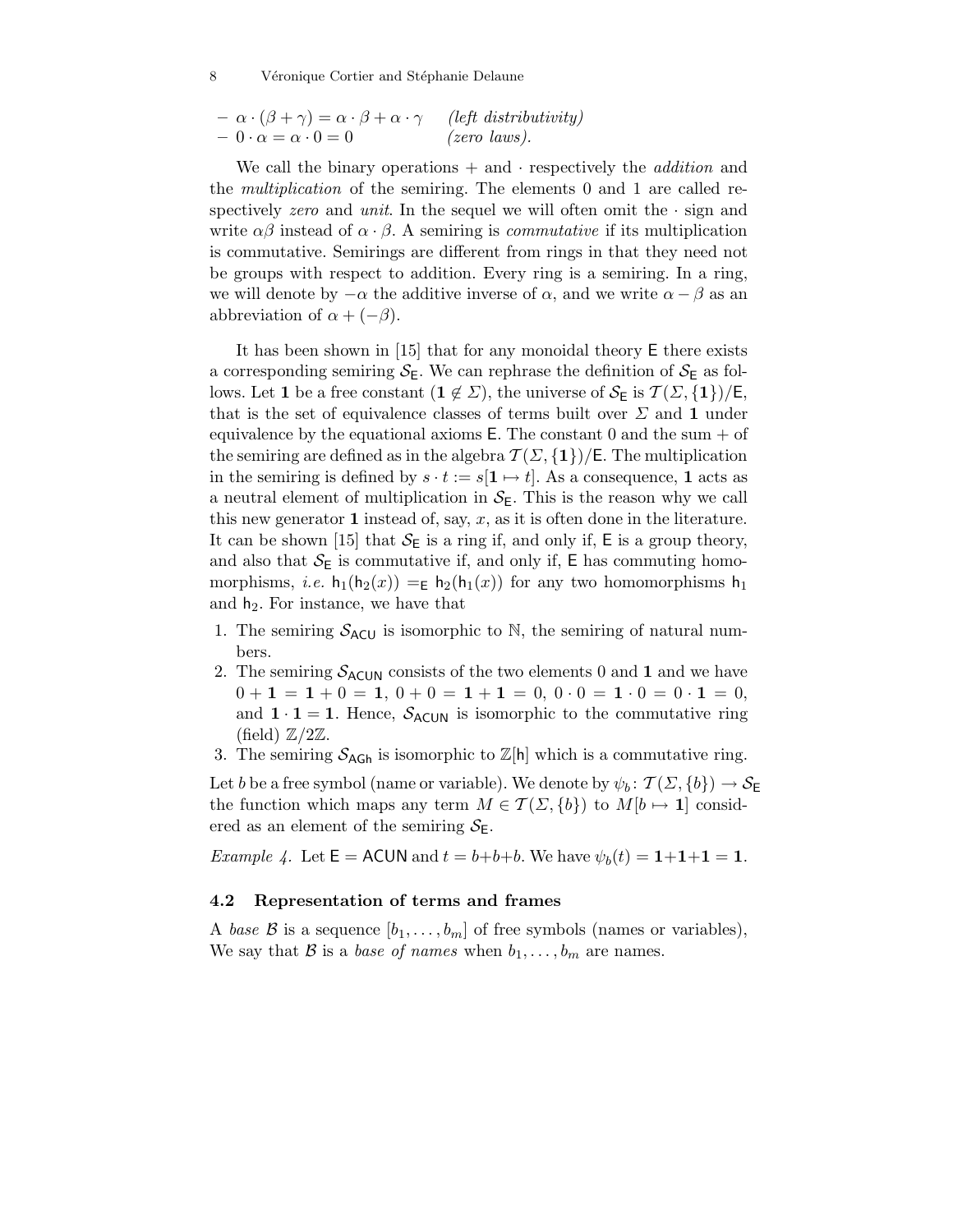Definition 4 (decomposable in a base). A term  $M \in \mathcal{T}(\Sigma, \mathcal{N} \cup \mathcal{X})$  is decomposable in  $\mathcal B$  if  $f n(M) \cup f v(M) \subseteq \mathcal B$ . Let  $\phi = \nu \tilde n. \{M_1 \}_{x_1}, \ldots, M_\ell \}_{x_\ell}$ be a frame. We say that  $\phi$  is decomposable in  $\mathcal B$  if each  $M_i$  is decomposable in B.

Let  $\mathcal{B} = [b_1, \ldots, b_m]$ . We generalize the construction of the previous section and obtain a function which assigns to any term in  $\mathcal{T}(\Sigma,\mathcal{B})$  a tuple in  $\mathcal{S}_{\mathsf{E}}^m$ , that is a tuple of m elements over  $\mathcal{S}_{\mathsf{E}}$ . The function  $\psi_{\mathcal{B}}$  of domain  $\mathcal{T}(\Sigma, \{b_1,\ldots,b_m\})$  is defined as follows: Any term  $M \in \mathcal{T}(\Sigma, \{b_1,\ldots,b_m\})$ has a unique decomposition  $M_1, \ldots, M_m$  such that  $M = M_1 + \ldots + M_m$ with  $M_i \in \mathcal{T}(\Sigma, \{b_i\})$  [15]. Let  $\psi_{\mathcal{B}}(M) = (\psi_{b_1}(M_1), \dots, \psi_{b_m}(M_m)) \in \mathcal{S}_{\mathbb{E}}^m$ . Given a vector  $X \in \mathcal{S}_{\mathsf{E}}^m$  of size  $m, \psi_{\mathcal{B}}^{-1}(X)$  is a term  $M \in \mathcal{T}(\Sigma, \mathcal{B})$  such that  $\psi_{\mathcal{B}}(M) = X$ . This term is uniquely defined modulo **E**.

*Example 5.* Taking into account that the semiring  $S_{AGh}$  is (isomorphic to)  $\mathbb{Z}[h]$ , we have  $\psi_{[b_1,b_2,b_3]}(b_1+b_1+h(b_3)+h(h(h(b_3))))=(2,0,h+h^3)$ . Indeed, we have that  $\psi_{b_1}(b_1 + b_1) = 2, \ \psi_{b_2}(0) = 0$  and  $\psi_{b_3}(h(b_3) +$  $h(h(h(b_3)))) = h + h^3$ .

A term can be uniquely decomposed on a base B. This can be extended to associate a (unique) matrix to a frame. Let  $\phi = \nu \tilde{n} \sigma$  be a frame and  $\mathcal{B} = [b_1, \ldots, b_m]$  be a base of names in which  $\phi$  is decomposable. Let  $\sigma = \{M_1/_{x_1} \ldots M_\ell/_{x_\ell}\}.$  We denote by  $\psi_B(\phi)$  the matrix of size  $\ell \times m$  ( $\ell$ rows and m columns) defined by  $(\psi_{\mathcal{B}}(M_1);\ldots;\psi_{\mathcal{B}}(M_\ell)).$  This matrix is the decomposition of  $\phi$  in  $\beta$ .

*Example 6.* Consider the frame  $\phi$  given in Example 3 and consider the base  $\mathcal{B} = [n_1, n_2, n_3]$ . We have that

$$
\psi_{\mathcal{B}}(\phi) = \begin{pmatrix} 3 & 2 & 3 \\ 0 & 1 & 3 \\ 0 & 3 & 1 \\ 3 & 1 & 4 \end{pmatrix} \text{ since } \begin{aligned} -\psi_{\mathcal{B}}(3n_1 + 2n_2 + 3n_3) &= (3, 2, 3), \\ -\psi_{\mathcal{B}}(n_2 + 3n_3) &= (0, 1, 3), \\ -\psi_{\mathcal{B}}(3n_2 + n_3) &= (0, 3, 1), \text{ and} \\ -\psi_{\mathcal{B}}(3n_1 + n_2 + 4n_3) &= (3, 1, 4). \end{aligned}
$$

Applying a recipe to a frame is equivalent to multiplying the corresponding matrices.

**Lemma 2.** Let  $\phi = \nu \tilde{n} \sigma$  be a frame and  $\zeta$  be a term in  $\mathcal{T}(\Sigma, dom(\phi))$ . Let  $\beta$  be a base of names in which we can decompose  $\phi$ . We have that

$$
\psi_{\mathcal{B}}(\zeta \sigma) = \psi_{dom(\phi)}(\zeta) \cdot \psi_{\mathcal{B}}(\phi).
$$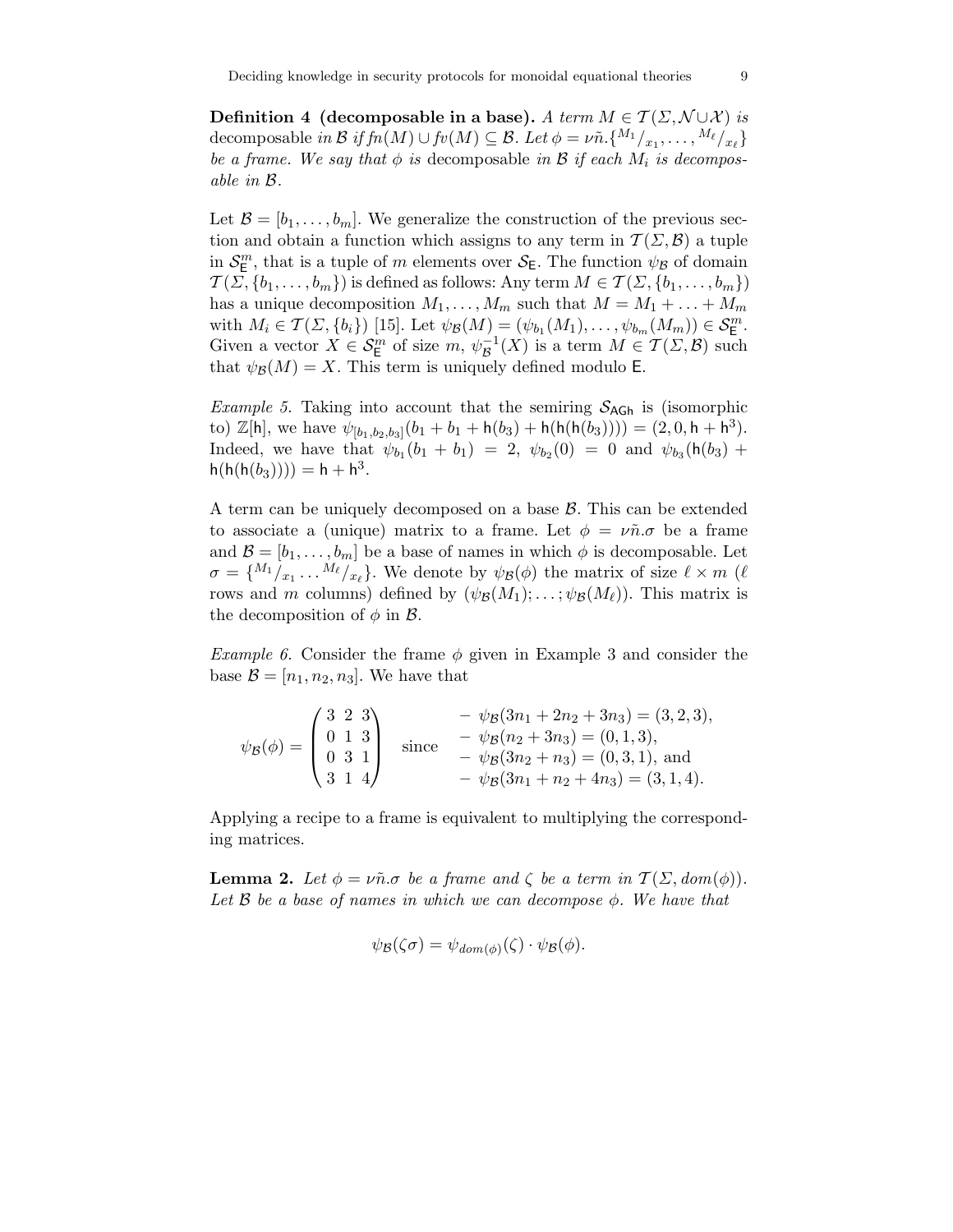*Proof.* Let  $\sigma = \{M_1/_{x_1}, \ldots, M_\ell/_{x_\ell}\}\$  and  $\zeta$  be a term in  $\mathcal{T}(\Sigma, dom(\phi))$ . We have that  $\zeta = \zeta_1 + \ldots + \zeta_\ell$  for some  $\zeta_i \in \mathcal{T}(\Sigma, \{x_i\}).$  $\psi_{\mathcal{B}}(\zeta \sigma) = \psi_{\mathcal{B}}(\zeta_1 \sigma + \ldots + \zeta_{\ell} \sigma)$  $=\psi_{\mathcal{B}}(\zeta_1[x_1\mapsto M_1]+\ldots+\zeta_{\ell}[x_{\ell}\mapsto M_{\ell}])$  $=\psi_{\mathcal{B}}(\zeta_1[x_1 \mapsto M_1]) + \ldots + \psi_{\mathcal{B}}(\zeta_{\ell}[x_{\ell} \mapsto M_{\ell}])$  $= \psi_{x_1}(\zeta_1) \cdot \psi_{\mathcal{B}}(M_1) + \ldots + \psi_{x_\ell}(\zeta_\ell) \cdot \psi_{\mathcal{B}}(M_\ell)$  $=\psi_{dom(\phi)}(\zeta)\cdot \psi_{\mathcal{B}}(\phi)$ 

Note that to apply the equation stated in Lemma 2, the recipe  $\zeta$  has to be built without names. To ensure that such kind of recipes always exist, we will work with frames saturated w.r.t.  $\beta$  (base of names in which the frames are decomposable).

Definition 5 (frame saturated w.r.t.  $\beta$ ). Let  $\phi = \nu \tilde{n} \sigma$  be a frame and B be a base of names  $[b_1,\ldots,b_m]$  in which  $\phi$  is decomposable. We say that  $\phi$  is saturated w.r.t. B if for each  $b_i \in \mathcal{B}$  such that  $b_i \notin \tilde{n}$  we have that  $b_i = x\sigma$  for some  $x \in dom(\phi)$ .

Given a frame  $\phi = \nu \tilde{n}$ . { $^{M_1}/_{x_1}, ..., M_{\ell}/_{x_{\ell}}$ } and a base of names  $\mathcal{B} = [b_1, ..., b_k]$ in which  $\phi$  is decomposable, we denote by  $\overline{\phi}^{\mathcal{B}}$  the frame defined as follows:

 $\overline{\phi}^{\mathcal{B}} = \nu \tilde{n}. \{^{M_1}/{}_{x_1},\ldots,^{M_\ell}/{}_{x_\ell},{}^{b_{i_1}}/{}_{y_1},\ldots,{}^{b_{i_p}}/{}_{y_p}\}$ 

where  $b_{i_1}, \ldots, b_{i_p}$  is a subsequence of B such that  $b_{i_j} \notin \tilde{n}$  and  $b_{i_j} \neq$  $x\sigma$  for every  $x \in dom(\phi)$ . The variables  $y_1, \ldots y_p$  are fresh, which means that they do not appear in  $dom(\phi)$ . Note that the resulting frame  $\overline{\phi}^{\mathcal{B}}$  is saturated w.r.t.  $\beta$ .

*Example 7.* Let  $\phi$  be the frame given in Example 3. Let  $\mathcal{B} = [n_1, n_2, n_3]$ . We have that  $\phi$  is decomposable on  $\mathcal B$  and also that  $\phi$  is saturated w.r.t.  $\mathcal B$ . However, note that  $\phi$  is not saturated w.r.t.  $\mathcal{B}' = [n_1, n_2, n_3, n_4]$ . We have  $\overline{\phi}^{B'} = \nu \tilde{n}. \{3n_1 + 2n_2 + 3n_3 \}_{x_1}$ ,  $n_2 + 3n_3 \}_{x_2}$ ,  $3n_2 + n_3 \}_{x_3}$ ,  $3n_1 + n_2 + 4n_3 \}_{x_4}$ ,  $n_4 \}_{y_1}$ } where the sequence  $\tilde{n}$  denotes  $n_1, n_2, n_3$ .

## 5 Deduction

We show that solving a deduction problem can be reduced to solving a linear system of equations in the corresponding semiring.

**Theorem 1.** Let  $E$  be a monoidal theory and  $S_E$  be its associated semiring. Deduction in E is reducible in polynomial time to the following problem:

Entries: A matrix A over  $S_{\mathsf{E}}$  of size  $\ell \times m$  and a vector b over  $S_{\mathsf{E}}$  of size  $\ell$ Question: Does there exists X (element of  $\mathcal{S}_{\mathsf{E}}^{\ell}$ ) such that  $X \cdot A = b$ ?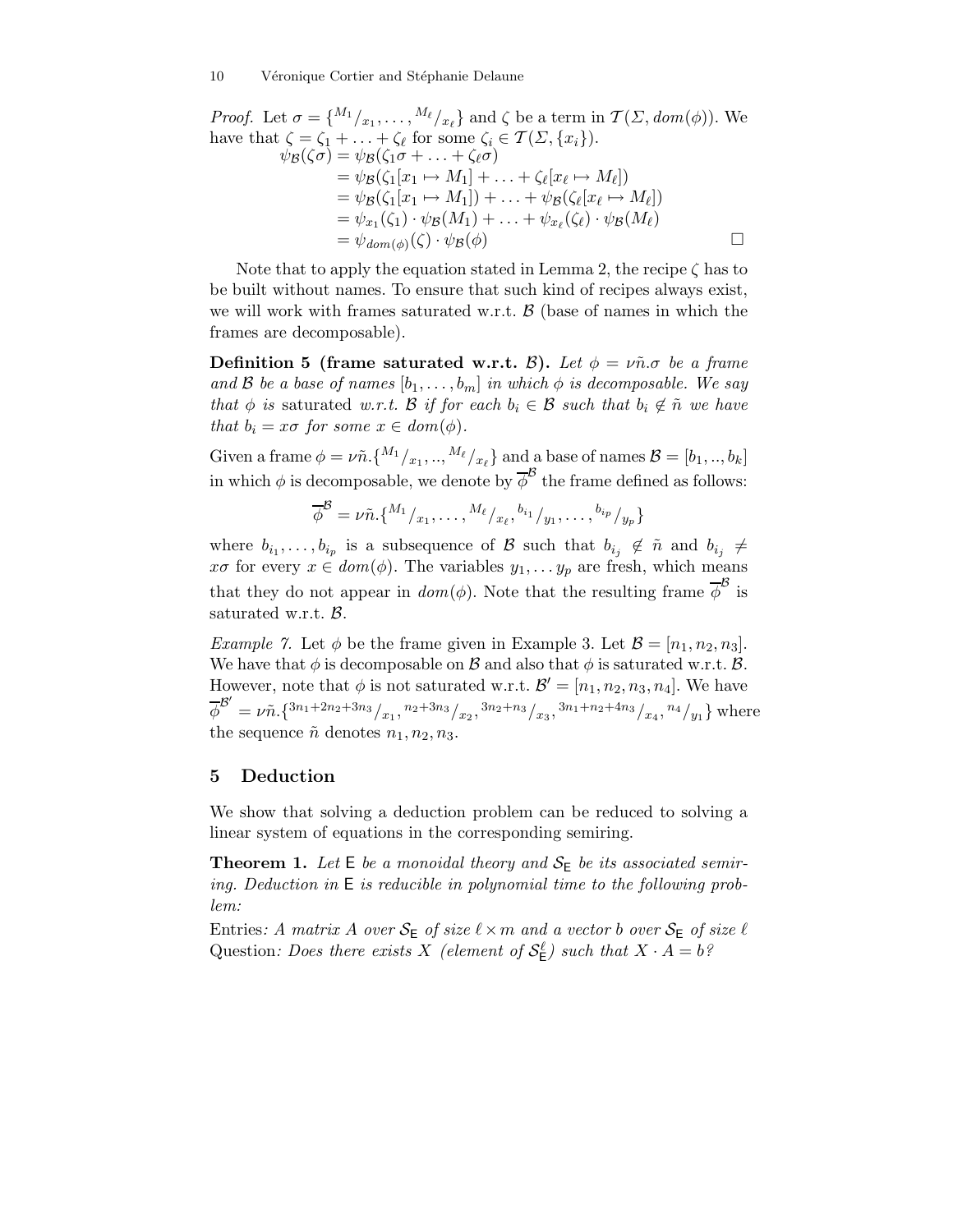Note that when  $S_{\text{E}}$  is commutative, this problem is equivalent to the problem of deciding whether  $A^{\mathsf{T}} \cdot Y = b^{\mathsf{T}}$ , *i.e* whether  $b^{\mathsf{T}}$  is in the image of  $A^{\mathsf{T}}$  where  $M^{\mathsf{T}}$  is the transpose of M. Before proving the reduction we need to establish that we can restrict our attention to saturated frames. Moreover, for such frames, it is sufficient to consider recipes without names, *i.e.* such that  $fn(\zeta) = \emptyset$ .

**Lemma 3.** Let  $\phi = v\tilde{n} \sigma$  be a frame and M be a ground term. Let  $\beta$ be a base of names in which  $\phi$  and M are decomposable. We have that  $\phi \vdash_{\mathsf{E}} M$  if and only if  $\overline{\phi}^{\mathcal{B}} \vdash_{\mathsf{E}} M$ . Moreover when  $\overline{\phi}^{\mathcal{B}} \vdash_{\mathsf{E}} M$  there exists a recipe  $\zeta$  of M such that  $fn(\zeta) = \emptyset$ .

*Proof.* Intuitively, the first point is due to the fact that we extend  $\phi$  with some names which are deducible from  $\phi$ . Hence, in term of deducible power  $\phi$  and  $\overline{\phi}^{\mathcal{B}}$  are equivalent. More formally, if  $\phi \vdash_{\mathsf{E}} M$ , we can assume that there exists  $\zeta$  such that  $fn(\zeta) \subseteq \mathcal{B} \setminus \tilde{n}$  and  $fv(\zeta) \subseteq dom(\phi)$ . From such a  $\zeta$  it is easy to compute  $\zeta'$  by replacing any occurrence of a name in  $\mathcal{B} \setminus \tilde{n}$  by the corresponding variable in  $dom(\phi^{\mathcal{B}})$  which refers to this name. Note that since, we can always assume that  $fn(\zeta) \subseteq \mathcal{B} \setminus \tilde{n}$ , we have that  $fn(\zeta') = \emptyset$ . The reverse transformation, *i.e.* the replacement of variables in  $dom(\overline{\phi}^{\mathcal{B}}) \setminus dom(\phi)$  by names refereed by these variables in  $\overline{\phi}^{\mathcal{B}}$ , allows us to conclude for the converse.

Reduction. Let  $\phi = \nu \tilde{n} \cdot \sigma$  be a frame and M be a ground term. Let B be a base of names in which  $\phi$  and M are decomposable. We will also assume w.l.o.g. that  $\phi$  is saturated w.r.t. B. Let  $A = \psi_B(\phi)$ , matrix of size  $\ell \times m$ over  $S_F$ , and  $b = \psi_B(M)$ , vector of size m over  $S_F$ .

Proof. (of Theorem 1) The construction described above is such that  $X \cdot A = b$  has a solution over  $S_{\mathsf{E}}$  if and only if  $\phi \vdash_{\mathsf{E}} M$ .

(⇒) We know that there exists  $X \in \mathcal{S}_{\mathsf{E}}^{\ell}$  such that  $X \cdot A = b$ . Consider the recipe  $\zeta = \psi_{d\alpha}^{-1}$  $\frac{1}{dom(\phi)}(X)$ . By construction, we have that  $fn(\zeta) \cap \tilde{n} = \emptyset$ . It remains to show that  $\zeta \sigma =_{\mathsf{E}} M$ . For this, we establish that  $\psi_{\mathcal{B}}(\zeta \sigma) = \psi_{\mathcal{B}}(M)$ . Thanks to Lemma 2, we have that  $\psi_B(\zeta \sigma) = \psi_{dom(\phi)}(\zeta) \cdot \psi_B(\phi)$ . Hence we deduce that  $\psi_{\mathcal{B}}(\zeta \sigma) = X \cdot A = b = \psi_{\mathcal{B}}(M)$ . Hence the result.

(←) Assume that  $\phi$   $\vdash$ <sub>E</sub> M. Thanks to Lemma 3 and by the fact that  $\phi$  is saturated w.r.t. B, we know that there exists  $\zeta \in \mathcal{T}(\Sigma, dom(\phi))$  such that  $\zeta \sigma =_{\mathsf{E}} M$ . Let  $Y = \psi_{\mathit{dom}(\phi)}(\zeta)$ . It remains to establish that  $Y \cdot A = b$ . Since  $\zeta \sigma =_{\mathsf{E}} M$ , we have  $\psi_{\mathcal{B}}(\zeta \sigma) = \psi_{\mathcal{B}}(M)$ . By Lemma 2, we have  $\psi_{dom(\phi)}(\zeta) \cdot \psi_{\mathcal{B}}(\phi) = \psi_{\mathcal{B}}(M), \ i.e. \ Y \cdot A = b \ \text{ with} \ \text{ess} \ \text{the} \ \text{fact} \ \text{that}$  $X \cdot A = b$  has a solution over  $S_F$ .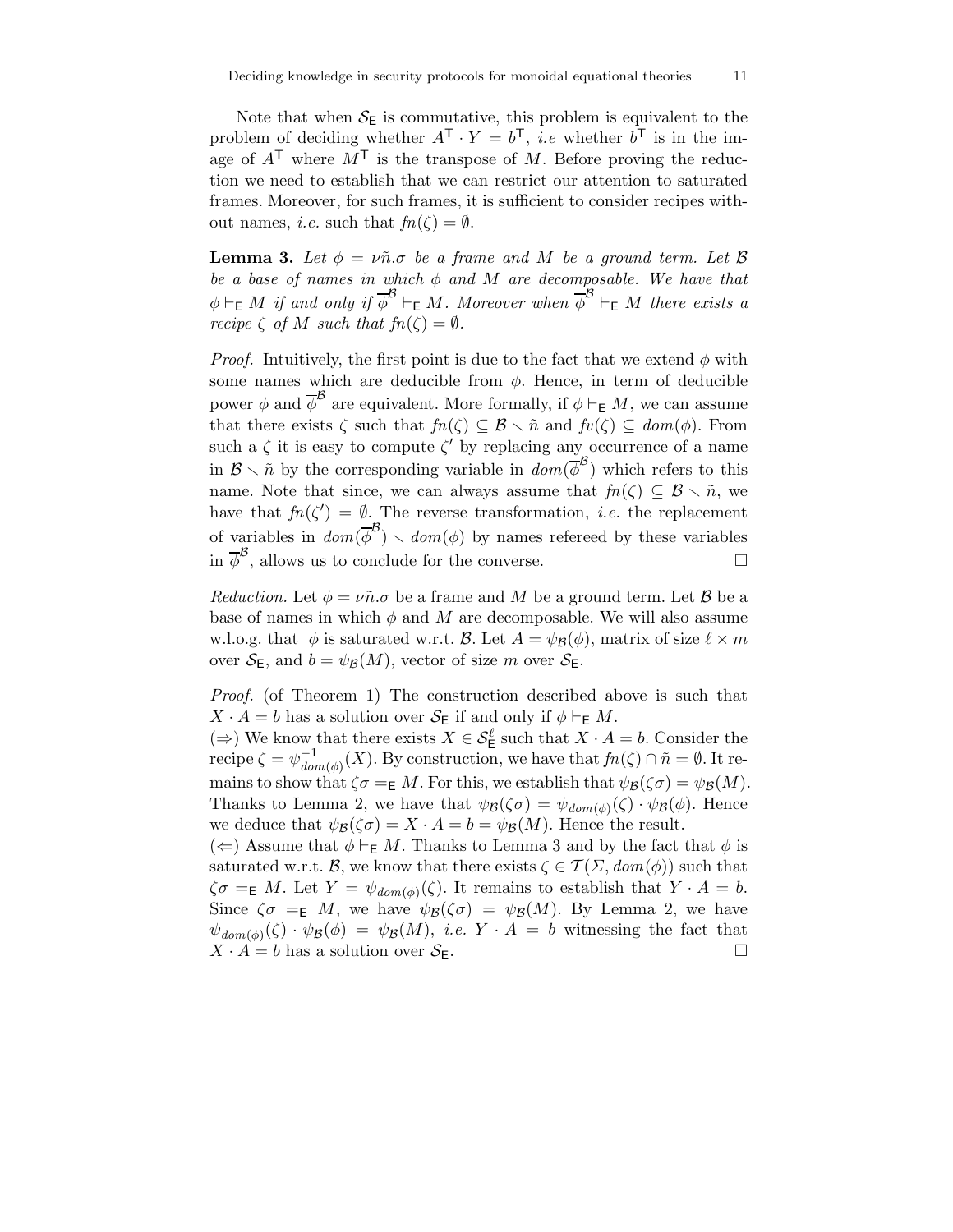*Example 8.* Consider the theory ACUNh and the term  $M = n_1 + h(h(n_1))$ . Let  $\phi = \nu n_1, n_2. \{^{n_1 + h(n_1) + h(h(n_1))}/x_1, {n_2 + h(h(n_1))}/x_2, {h(n_2) + h(h(n_1))}/x_3\}$ . We have that:

$$
A = \begin{pmatrix} 1 + \mathsf{h} + \mathsf{h}^2 & \mathsf{h}^2 & \mathsf{h}^2 \\ 0 & 1 & \mathsf{h} \end{pmatrix} \text{ and } b = \begin{pmatrix} 1 + \mathsf{h}^2 \\ 0 \end{pmatrix}
$$

The equation  $X \cdot A = b$  has a solution over  $\mathbb{Z}/2\mathbb{Z}[\mathsf{h}] : (1 + \mathsf{h}, \mathsf{h}, 1)$ . The term M is deducible from  $\phi$  by using the recipe  $x_1 + h(x_1) + h(x_2) + x_3$ .

As a consequence, decidability/complexity results for deduction can be deduced from decidability/complexity results for solving linear system of equations (see Section 7).

# 6 Static equivalence

We show that deciding whether two frames are equivalent can be reduced to deciding whether two matrices satisfy the same set of equalities.

**Theorem 2.** Let  $E$  be a monoidal theory and  $S_E$  be its associated semiring. Static equivalence in E is reducible in polynomial time to the following problem:

Entries: Two matrices  $A_1$  and  $A_2$  over  $S_E$  of size  $\ell \times m$ Question: Does the following equality holds?  $\{(X,Y)\in \mathcal{S}_{\mathsf{E}}^{\ell}\times \mathcal{S}_{\mathsf{E}}^{\ell} \mid X\cdot A_1=Y\cdot A_1\}=\{(X,Y)\in \mathcal{S}_{\mathsf{E}}^{\ell}\times \mathcal{S}_{\mathsf{E}}^{\ell} \mid X\cdot A_2=Y\cdot A_2\}$ 

Similarly to deduction, we first show that we can restrict our attention to saturated frames. Moreover, we show that it is sufficient to consider recipes, *i.e.* tests  $(M, N)$ , without names.

**Lemma 4.** Let  $\phi_1 = \nu \tilde{n} \cdot \sigma_1$ ,  $\phi_2 = \nu \tilde{n} \cdot \sigma_2$  and B be a base of names in which  $\phi_1$  and  $\phi_2$  are decomposable. We have that  $\phi_1 \approx_{\mathsf{E}} \phi_2$  if and only if  $\overline{\phi_1}^B \approx_E \overline{\phi_2}^B$ . Moreover, if  $\overline{\phi_1}^B \not\approx_E \overline{\phi_2}^B$  then there exist  $M, N \in$  $\mathcal{T}(\Sigma, dom(\overline{\phi_1}^{\mathcal{B}}))$  such that  $(M =_{\mathsf{E}} N)\overline{\phi_1}^{\mathcal{B}} \not\Leftrightarrow (M =_{\mathsf{E}} N)\overline{\phi_2}^{\mathcal{B}}$ .

*Proof.* ( $\Rightarrow$ ) Assume that  $\phi_1 \approx_{\mathsf{E}} \phi_2$ . We have that  $\overline{\phi_1}^{\mathcal{B}} = \nu \tilde{n} . (\sigma_1 \cup \sigma_1^0)$  and  $\overline{\phi_2}^{\mathcal{B}} = \nu \tilde{n} . (\sigma_2 \cup \sigma_2^0)$  for some substitutions  $\sigma_1^0$  and  $\sigma_2^0$  such that  $\sigma_1^0 = \sigma_2^0$ . Indeed, otherwise, we will obtain a test of the form  $x = n_i$  with  $x \in$  $dom(\phi_1)$  and  $n_i \in \mathcal{B} \setminus \tilde{n}$  such that  $(x =_{\mathsf{E}} n_i)\phi_1 \not\Leftrightarrow (x =_{\mathsf{E}} n_i)\phi_2$ . Hence, we have that  $dom(\overline{\phi_1}^B) = dom(\overline{\phi_2}^B)$ . Now, assume that  $\overline{\phi_1}^B \not\approx_{\mathsf{E}} \overline{\phi_2}^B$ , then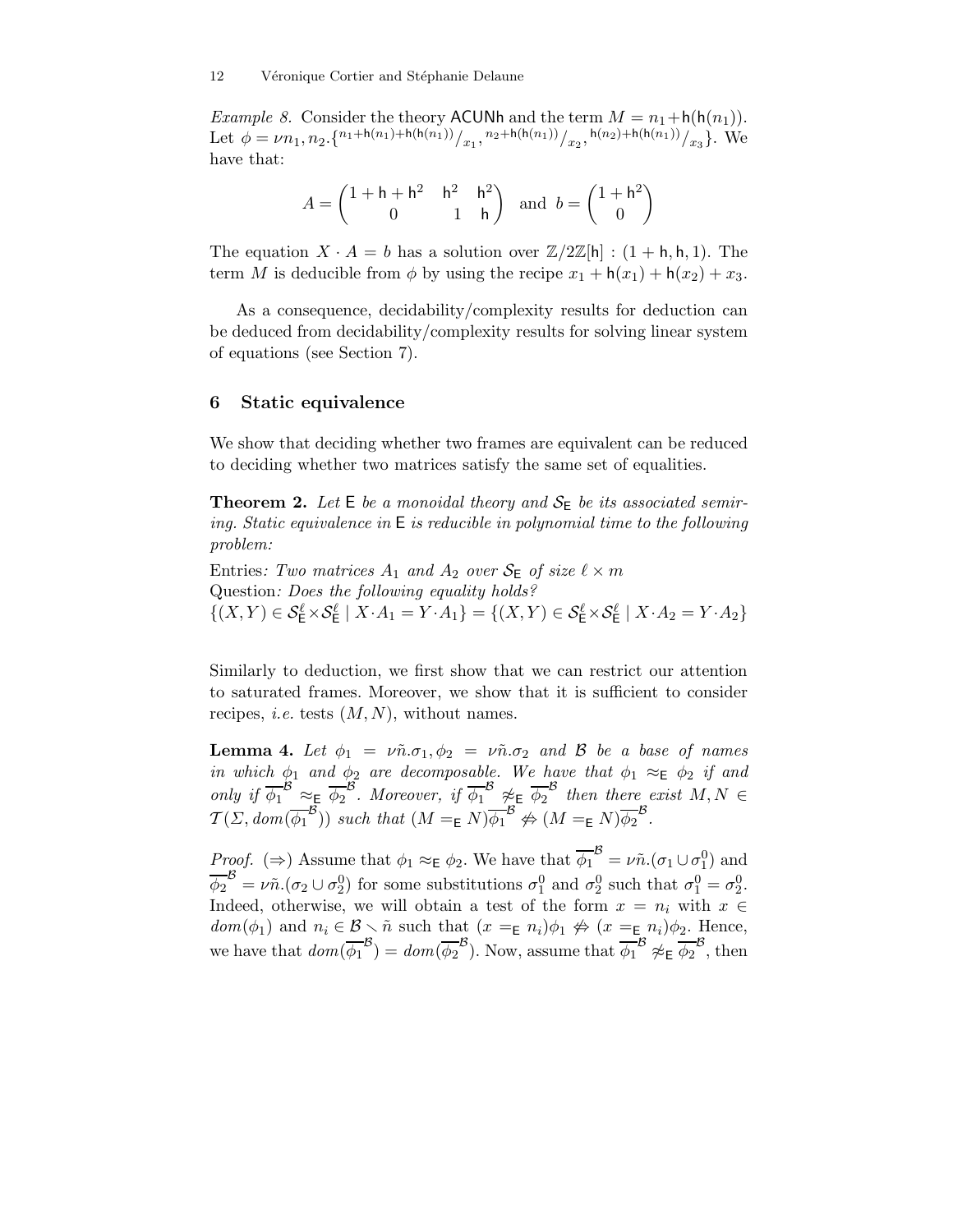there exists a test  $(M, N)$  such that  $(M =_{\mathsf{E}} N) \overline{\phi_1}^{\mathcal{B}}$  whereas  $(M \neq_{\mathsf{E}} N) \overline{\phi_2}^{\mathcal{B}}$ (or the converse). Let  $M' = M\sigma_1^0$  and  $N' = N\sigma_1^0$ . We have  $(M' = K N')\phi_1$ whereas  $(M' \neq_{\mathsf{E}} N')\phi_2$ . Hence contradiction.

(←) Assume that  $\phi_1 \not\approx_{\mathsf{E}} \phi_2$ . Let M, N be such that  $(M =_{\mathsf{E}} N)\phi_1$  whereas  $(M \neq_{\mathsf{E}} N)\phi_2$  (or the converse). It is clear that  $\overline{\phi_1}^{\mathcal{B}} \not\approx_{\mathsf{E}} \overline{\phi_2}^{\mathcal{B}}$ . Indeed, a witness of this fact is the test  $(M, N)$ .

Lastly, if we have that  $\phi_1 \not\approx_{\mathsf{E}} \phi_2$ , then there exists a witness  $(M, N)$ such that  $fn(M) \cup fn(N) \subseteq \mathcal{B} \setminus \tilde{n}$ . Hence, if we consider M' and N' the terms obtained from  $M$  and  $N$  by replacing any occurrence of a name in  $\mathcal{B} \setminus \tilde{n}$  by the corresponding variables in  $dom(\overline{\phi_1}^{\mathcal{B}})$  which refers to this name, we easily conclude.

Reduction. Let  $\phi_1 = \nu \tilde{n} \cdot \sigma_1$  and  $\phi_2 = \nu \tilde{n} \cdot \sigma_2$  be two frames having the same domain. Let  $\beta$  be a base of names in which the two frames are decomposable. We assume w.l.o.g. that  $\phi_1$  and  $\phi_2$  are saturated w.r.t. B. Let  $m = |\mathcal{B}|$ . Let  $A_1 = \psi_{\mathcal{B}}(\phi_1)$  and  $A_2 = \psi_{\mathcal{B}}(\phi_2)$ , two matrices of size  $\ell \times m$ , over  $S_{E}$ .

*Proof.* (of Theorem 2) The construction above is such that  $\phi_1 \approx_{\mathsf{E}} \phi_2$  iff  $\{(X,Y)\in \mathcal{S}_{\mathsf{E}}^{\ell}\times \mathcal{S}_{\mathsf{E}}^{\ell} \mid X\cdot A_1=Y\cdot A_1\}=\{(X,Y)\in \mathcal{S}_{\mathsf{E}}^{\ell}\times \mathcal{S}_{\mathsf{E}}^{\ell} \mid X\cdot A_2=Y\cdot A_2\}.$  $(\Rightarrow)$  Assume by contradiction that there exists a pair  $(X_M, X_N)$  such that  $X_M \cdot A_1 = X_N \cdot A_1$  and  $X_M \cdot A_2 \neq X_N \cdot A_2$  (or the converse). Let  $M = \psi_{d\alpha i}^{-1}$  $\frac{1}{dom(\phi_1)}(X_M)$  and  $N=\psi_{don}^{-1}$  $\frac{1}{\text{dom}(\phi_1)}(X_N)$ . We have that

–  $(M = E N)\phi_1$ . It is sufficient to show that  $\psi_B(M\sigma_1) = \psi_B(N\sigma_1)$ , *i.e.*  $\psi_{dom(\phi_1)}(M) \cdot \psi_{\mathcal{B}}(\phi_1) = \psi_{dom(\phi_1)}(N) \cdot \psi_{\mathcal{B}}(\phi_1)$  thanks to Lemma 2. Now to conclude, it is sufficient to notice that we have  $X_M = \psi_{dom(\phi_1)}(M)$ ,  $X_N = \psi_{dom(\phi_1)}(N)$  and  $A_1 = \psi_B(\phi_1)$  and to rely on the hypothesis. –  $(M \neq_{\mathsf{E}} N)\phi_2$  can be shown similarly.

 $(\Leftarrow)$  Assume that  $\phi_1 \not\approx_E \phi_2$ . We have that there exists a test  $(M, N)$ such that  $(M =_{\mathsf{E}} N)\phi_1$  and  $(M \neq_{\mathsf{E}} N)\phi_2$  (or the converse). Thanks to Lemma 4 and the fact that the frames are saturated, we can assume that  $M, N \in \mathcal{T}(\Sigma, dom(\phi_1))$ . Let  $X_M = \psi_{dom(\phi_1)}(M)$  and  $X_N = \psi_{dom(\phi_1)}(N)$ . We have that

 $-X_M \cdot A_1 = X_N \cdot A_1$ . Indeed, we have that  $M\sigma_1 = E N\sigma_1$ . Hence  $\psi_B(M\sigma_1) = \psi_B(N\sigma_1)$ . By Lemma 2, we have  $\psi_{dom(\phi_1)}(M) \cdot \psi_B(\phi_1) =$  $\psi_{dom(\phi_1)}(M) \cdot \psi_{\mathcal{B}}(\phi_1), \ i.e. \ X_M \cdot A_1 = X_N \cdot A_1.$ 

 $- X \cdot A_2 \neq Y \cdot A_2$  can be established in a similar way.

Going further. Thanks to Theorem 2, we give a way to decide static equivalence in monoidal equational theories provided we can decide whether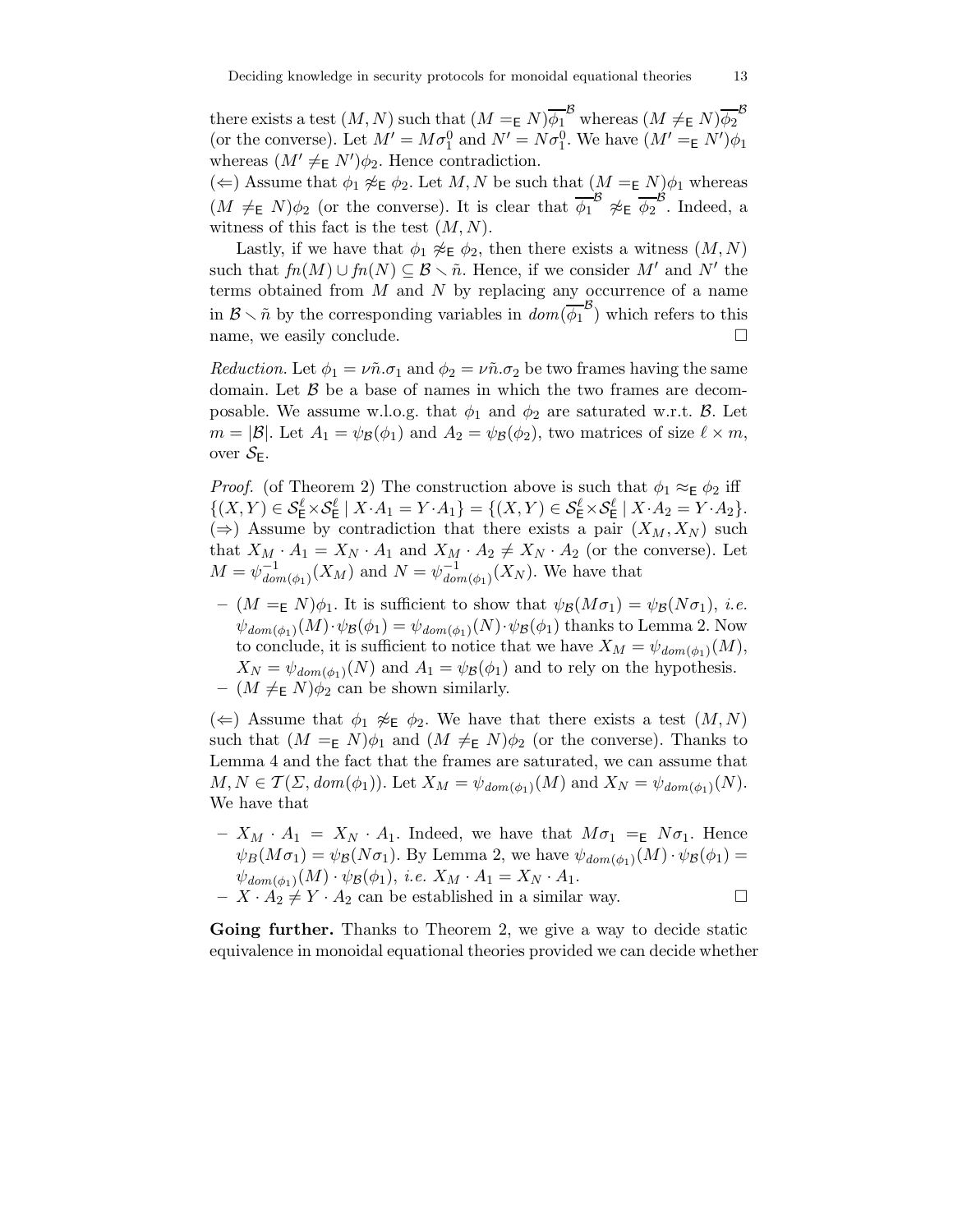#### 14 Véronique Cortier and Stéphanie Delaune

two sets of linear equations over  $S_{\text{E}}$  have the same set of solutions. Actually, when  $S_{\text{E}}$  is a ring or when we can extend the semiring  $S_{\text{E}}$  into a ring  $\mathcal{R}_E$ , the static equivalence problem is equivalent to the problem of deciding whether the following equality holds.

$$
\{Z \in \mathcal{R}^{\ell} \mid Z \cdot A_1 = 0\} = \{Z \in \mathcal{R}^{\ell} \mid Z \cdot A_2 = 0\}
$$

When  $\mathcal{R}_\mathsf{E}$  is a commutative ring, it is equivalent to deciding whether  $Ker(A_1) = Ker(A_2)$ , where  $Ker(M)$  denotes the kernel of the matrices M, *i.e.* the set  $\{X \mid M \cdot X = 0\}.$ 

The ring associated to a given monoidal theory  $E$ , denoted by  $\mathcal{R}_E$ , is equal to  $S_{\text{E}}$  when E is a group theory. Otherwise, it might be possible to extend the equational theory  $E$  with a new unary symbol – and the law  $x + -(x) = 0$  in order to obtain a theory E' that is consistent with E, *i.e.* for all  $u, v \in \mathcal{S}_E$  such that  $u =_{E'} v$ , we have also that  $u =_E v$ . In such a case, the ring  $\mathcal{R}_E$  is the semiring  $\mathcal{S}_{E'}$  associated to E' as explained in Section 4.1.

Example 9. We have seen that the semiring associated to AG is isomorphic to  $\mathbb Z$  which is a commutative ring. Hence, we have that  $\mathcal{R}_E$  is isomorphic to  $\mathbb{Z}$ . The associated semiring to the monoidal equational theory ACU is isomorphic to  $N$  whereas its associated ring is  $\mathbb{Z}$ .

Note that the transformation described above does not allow us to associate a ring to any semiring. For instance, if we consider the theory ACUI and the theory E' obtained by the transformation described above, we have that  $0 =_{\mathsf{E'}} (1 + 1) + (-1) =_{\mathsf{E'}} 1 + (1 + (-1)) =_{\mathsf{E'}} 1$  whereas this equality does not hold in ACUI.

# 7 Applications and Discussion

In this section we show that several interesting monoidal equational induce a ring or a semiring for which solving linear systems or checking for equalities of sets of solutions of linear systems are decidable. Note that any of these decidability results for deduction and static equivalence can be combined with any existing ones provided the signatures of the equational theories are disjoint [3]. For example, let E be a monoidal equational theory for which deduction and static equivalence are decidable (e.g. ACU, ACUNh, . . . ) then deduction and static equivalence are also decidable for the theory  $E_{\text{enc}} \cup E$  where  $E_{\text{enc}}$  is defined by the following equations:

$$
\mathsf{dec}(\mathsf{enc}(x,y),y) = x, \ \ \mathsf{proj}_1(\langle x,y \rangle) = x \ \ \text{and} \ \ \mathsf{proj}_2(\langle x,y \rangle) = y.
$$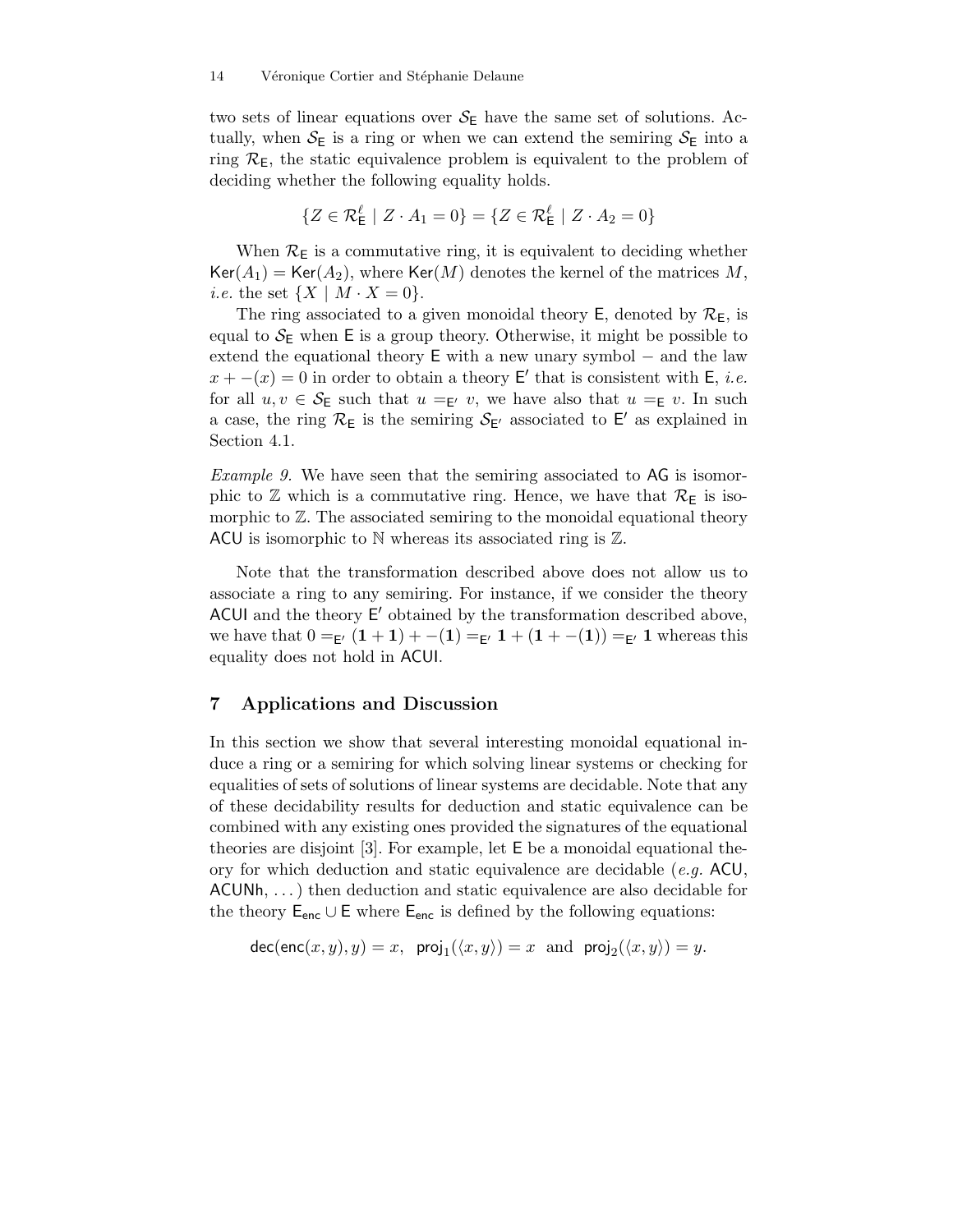**Theory ACU.** This equational theory is the simplest monoidal theory. The semiring corresponding to this theory is N whereas its associated ring is Z. This equational theory has been particularly studied. Since the problem of solving linear equations over N is strongly NP-complete, we obtain that deduction is a NP-complete problem. The problem of static equivalence for this theory has been shown decidable in [1]. Actually thanks to the algebraic characterization given in this paper, this problem can be solved in polynomial time [18].

At first sight, it might seem surprising since it has been shown [1] that deduction in a given theory E can be reduced in polynomial time to static equivalence in E. However, this reduction required the presence of a free function symbol and such a function symbol is not available in the theory ACU. Hence, the polynomial reduction provided in [1] does not apply in this setting.

Theories ACUI and ACUN (Exclusive Or). The semirings corresponding to these equational theories are respectively the Boolean semiring  $\mathbb B$ , which is finite, and the finite field  $\mathbb Z/2\mathbb Z$ . The theory ACUN has already been studied in terms of deduction [8, 7] and static equivalence [1]. Deduction and static equivalence are both decidable in polynomial time. As far as we know the theory ACUI has only been studied in term of deduction [10]. Actually, since its associated semiring is finite, we easily deduce that deduction and static equivalence are decidable.

Theory AG (Abelian Groups). The semiring associated to this equational theory is in fact a ring, namely the ring  $\mathbb Z$  of all integers. There exist several algorithms to compute solutions of linear equations over  $\mathbb Z$  and to compute a base of the set of solutions (see for instance [18]). Hence, we easily deduce that both problems are decidable in PTIME. Deduction for this theory has already been studied in [8] and [6].

Theories ACUh, ACUNh and AGh. The semiring associated to ACUh is  $N[h]$ , the semiring of polynomial in one indeterminate over  $N$  whereas the ring associated to ACUh is  $\mathbb{Z}[h]$ . For the theory ACUNh (resp. AGh) the associated semiring is  $\mathbb{Z}/2\mathbb{Z}[\mathsf{h}]$  (resp.  $\mathsf{Z}[\mathsf{h}]$ ). Deduction for these three equational theories have already been studied in [11, 9]. However, results obtained on static equivalence are new.

1. ACUh and AGh: Deciding static equivalence for these both theories is reducible to the problem of deciding whether  $Ker(A) = Ker(B)$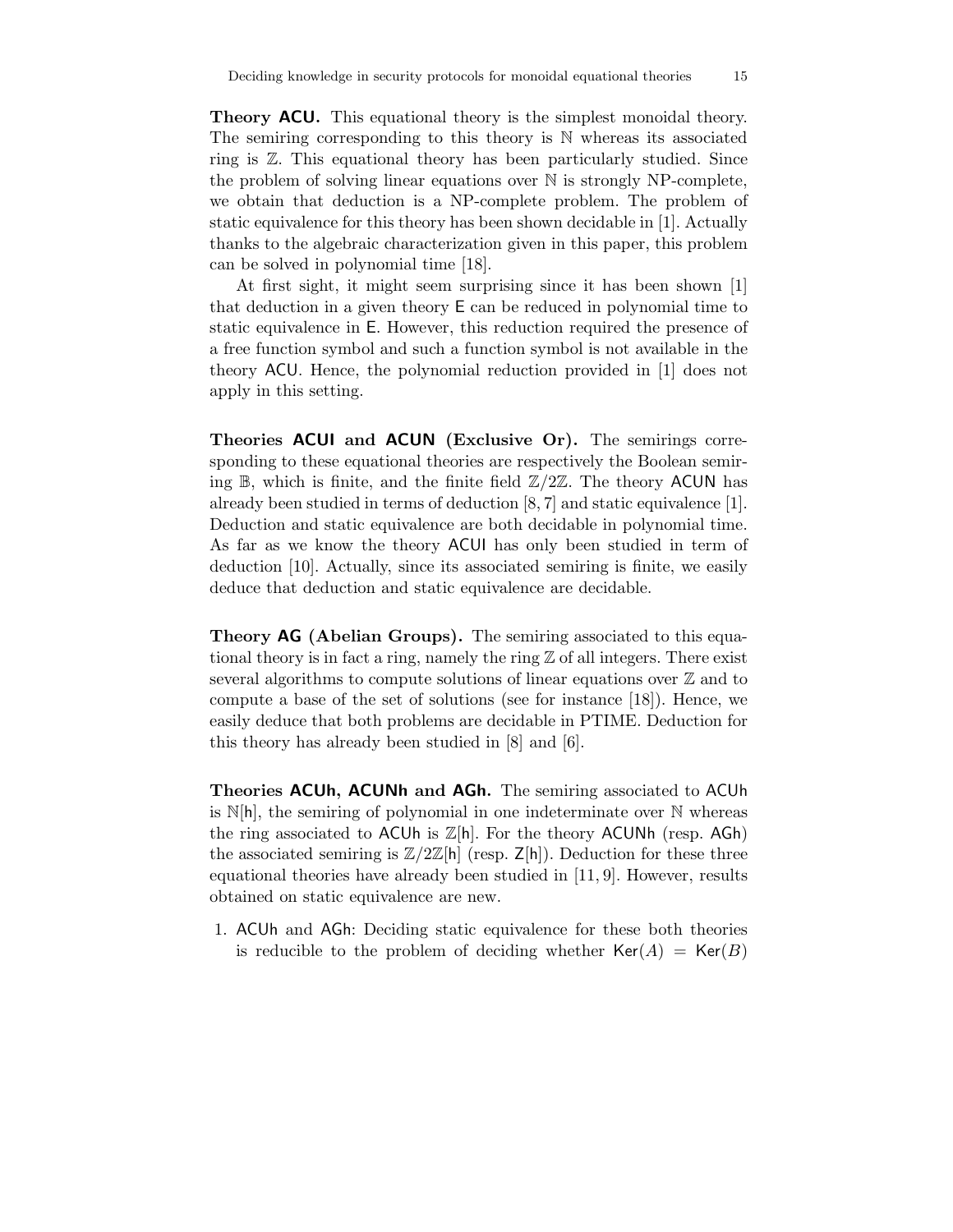where A and B are matrices built over  $N[h]$  in the case of ACUh and Z[h] in the case of AGh. This problem has been solved by F. Baader to obtain a unification algorithm for the theory AGh (see [4]). This is done by the help of Gröbner Base methods in a more general settings. Actually, he provides an algorithm even in the case of several commutating homomorphisms.

2. ACUNh: Deciding static equivalence in ACUNh is reducible to the problem of deciding whether  $Ker(A) = Ker(B)$  where A and B are matrices built over  $Z/2Z[h]$ . This is achieved in [12] by using an automatatheoretic approach.

Theory ACUIh. The semiring associated to ACUIh is B[h]. Deduction for this theory has never been studied but is clearly decidable. Indeed, to find a solution to  $A \cdot X = b$ , it is easy to see that each component of a solution to  $A \cdot X = b$  has a degree smaller than the degree of b. Hence, the question of deciding whether there exists X such that  $A \cdot X = b$  can be reduced to solving a system of linear equations over B. Theorem 2 does not help us to provide an algorithm to solve static equivalence. Note also that we can not reduced the problem to the problem of deciding whether  $Ker(A) = Ker(B)$  since, as for ACUI, we are not able to associate a ring to this theory.

| Theory E               | $\mathcal{S}_{\mathsf{E}}$                     | $\mathcal{R}_{\mathsf{E}}$ | Deduction                  | Static Equivalence                            |
|------------------------|------------------------------------------------|----------------------------|----------------------------|-----------------------------------------------|
| ACU                    | N                                              | $\mathbb{Z}$               | NP-complete                | decidable [1], PTIME $(new)$                  |
| <b>ACUI</b>            | $\mathbb B$                                    |                            | decidable [10]             | $\overline{\text{decidable}}$ ( <i>new</i> )  |
| <b>ACUN</b>            | $\mathbb{Z}/2\mathbb{Z}$                       |                            | PTIME <sup>[7]</sup>       | decidable [1], $\overline{\text{PTIME}(new)}$ |
| AG                     | 77,                                            |                            | PTIME [6]                  | $\overline{\mathrm{PTIME}}$ (new)             |
| <b>ACU<sub>h</sub></b> | N[h]                                           | $\overline{\mathbb{Z}}[h]$ | $NP$ -complete [11]        | $decidable$ ( <i>new</i> )                    |
| <b>ACUIh</b>           | $\mathbb{B}[\mathsf{h}]$                       |                            | $decidable$ ( <i>new</i> ) |                                               |
| <b>ACUNh</b>           | $\overline{\mathbb{Z}/2\mathbb{Z}}[h]$         |                            | PTIME [9]                  | $decidable$ ( <i>new</i> )                    |
| AGh                    | $\mathbb{Z}[h]$                                |                            | PTIME <sup>[9]</sup>       | $decidable$ ( <i>new</i> )                    |
| $AGh_1 \ldots h_n$     | $\mathbb{Z}[\mathsf{h}_1,\ldots,\mathsf{h}_n]$ |                            | $decidable$ ( <i>new</i> ) | $decidable$ ( <i>new</i> )                    |

# 8 Conclusion

We have proposed a general schema for deciding deduction and static equivalence algorithms. This schema has to be filled with procedures for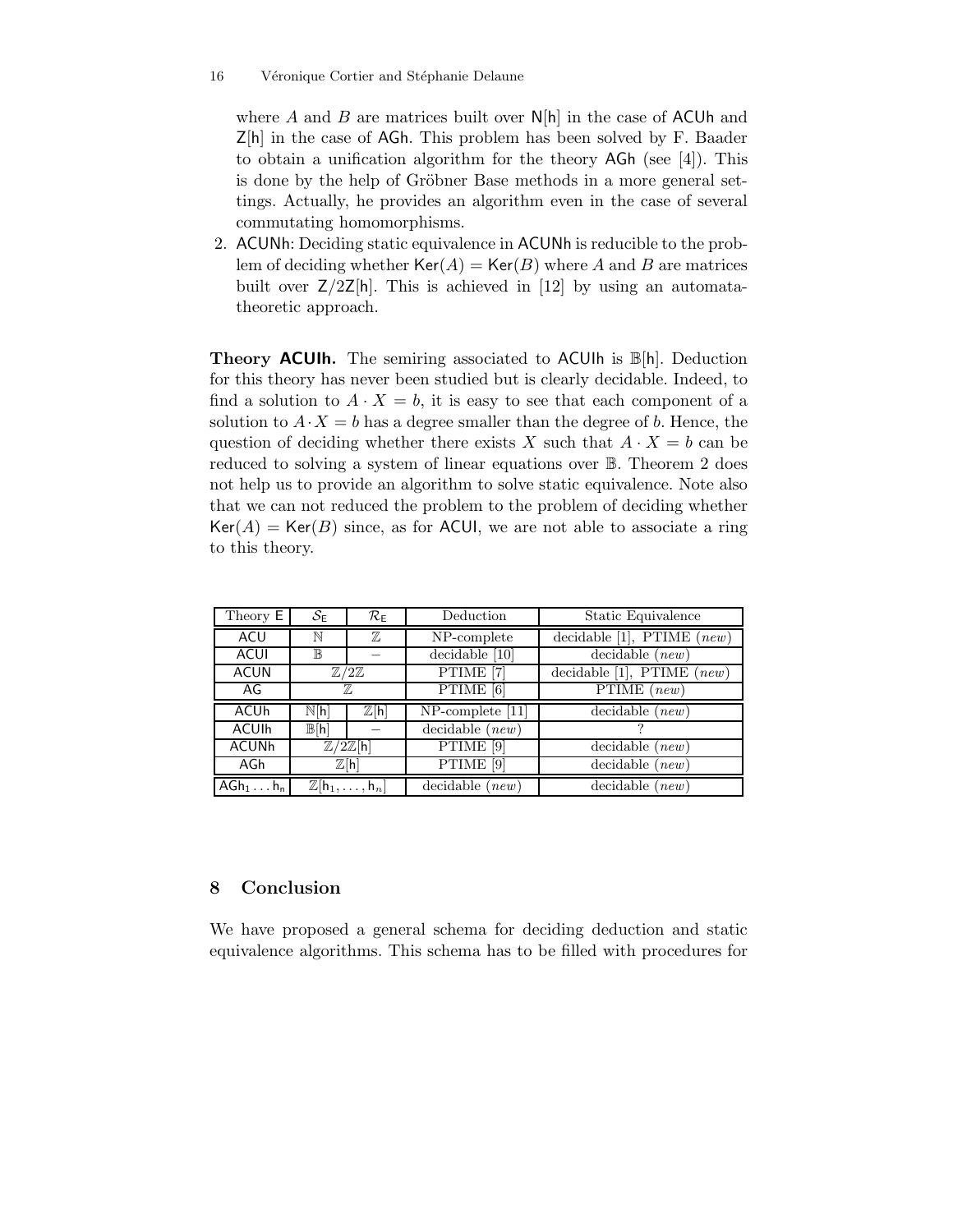linear equations in order to yield complete algorithms. Such algorithms strongly depend on the structure of the semiring. In this paper, we have mentioned and used several existing results of Algebra. But Algebra can still provide useful techniques that allow us to deduce some new results. Moreover, efficient existing tools for solving algebraic problems can also be used to implement our algorithms.

Acknowledgment. We wish to thank Daniel Lazard for fruitful discussions.

#### References

- 1. M. Abadi and V. Cortier. Deciding knowledge in security protocols under equational theories. Theoretical Computer Science, 387(1-2):2–32, November 2006.
- 2. M. Abadi and C. Fournet. Mobile values, new names, and secure communication. In Proc. 28th ACM Symposium on Principles of Programming Languages (POPL'01), pages 104–115, London (UK), 2001. ACM.
- 3. M. Arnaud, V. Cortier, and S. Delaune. Combining algorithms for deciding knowledge in security protocols. In Proc. of the 6th International Symposium on Frontiers of Combining Systems (FroCoS'07), LNAI, Liverpool, UK, 2007. Springer. To appear.
- 4. F. Baader. Unification in commutative theories, Hilbert's basis theorem, and Gröbner bases. Journal of the  $ACM$ ,  $40(3):477-503$ , 1993.
- 5. F. Baader and W. Nutt. Combination problems for commutative/ monoidal theories or How algebra can help in equational unification. Applicable Algebra Engineering Communication and Computing, 7(4):309–337, 1996.
- 6. Y. Chevalier, R. Küsters, M. Rusinowitch, and M. Turuani. Deciding the security of protocols with Diffie-Hellman exponentiation and product in exponents. In Proc. 23rd Conference on Foundations of Software Technology and Theoretical Computer Science (FST&TCS'03), volume 2914 of LNCS, pages 124–135, Mumbai (India), 2003. Springer-Verlag.
- 7. Y. Chevalier, R. Küsters, M. Rusinowitch, and M. Turuani. An NP decision procedure for protocol insecurity with XOR. In Proc. 18th IEEE Symposium on Logic in Computer Science (LICS'03), pages 261–270, Ottawa (Canada), 2003. IEEE Comp. Soc. Press.
- 8. H. Comon-Lundh and V. Shmatikov. Intruder deductions, constraint solving and insecurity decision in presence of exclusive or. In Proc. 18th IEEE Symposium on Logic in Computer Science (LICS'03), pages 271–280, Ottawa (Canada), 2003. IEEE Comp. Soc. Press.
- 9. S. Delaune. Easy intruder deduction problems with homomorphisms. Information Processing Letters, 97(6):213–218, Mar. 2006.
- 10. S. Delaune, P. Lafourcade, D. Lugiez, and R. Treinen. Symbolic protocol analysis for monoidal equational theories. Research Report LSV-06-17, Laboratoire Spécification et Vérification, ENS Cachan, France, Nov. 2006. 47 pages.
- 11. P. Lafourcade, D. Lugiez, and R. Treinen. Intruder deduction for AC-like equational theories with homomorphisms. In Proc. 16th International Conference on Rewriting Techniques and Applications (RTA'05), volume 3467 of LNCS, pages 308–322, Nara (Japan), 2005. Springer.